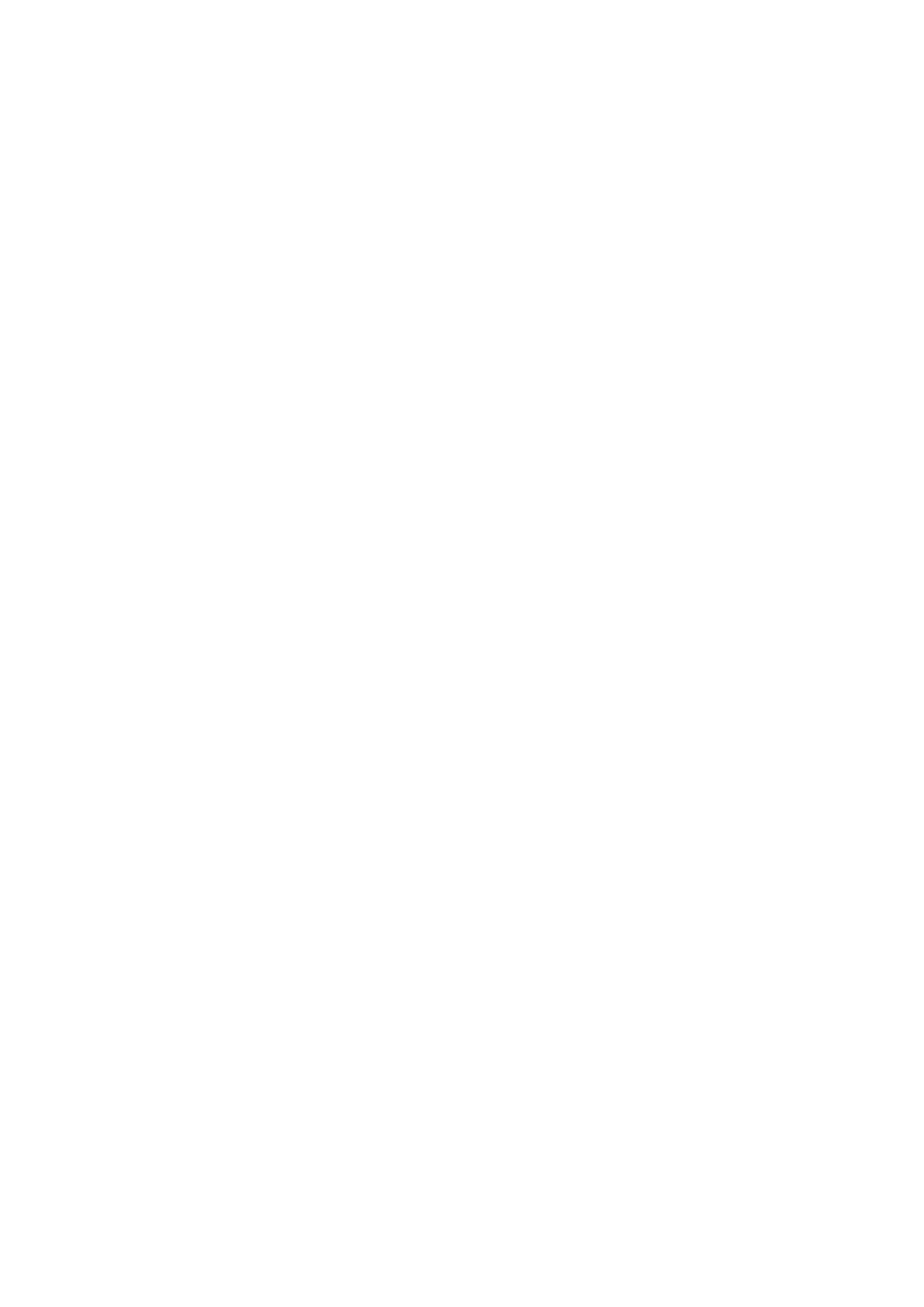# Contents

| $\mathfrak{D}$                                          |                                                                 |                |
|---------------------------------------------------------|-----------------------------------------------------------------|----------------|
| 3                                                       |                                                                 |                |
| <b>Schedule 1—Amendments</b>                            |                                                                 | 4              |
|                                                         | Age Discrimination Act 2004                                     | $\overline{4}$ |
| Income Tax Assessment Act 1936                          |                                                                 |                |
| <i>Income Tax Assessment Act 1997</i><br>$\overline{4}$ |                                                                 |                |
|                                                         | Private Health Insurance Act 2007                               | 7              |
|                                                         | <i>Taxation Administration Act 1953</i>                         | 23             |
|                                                         | Taxation (Interest on Overpayments and Early Payments) Act 1983 | 24             |
|                                                         |                                                                 |                |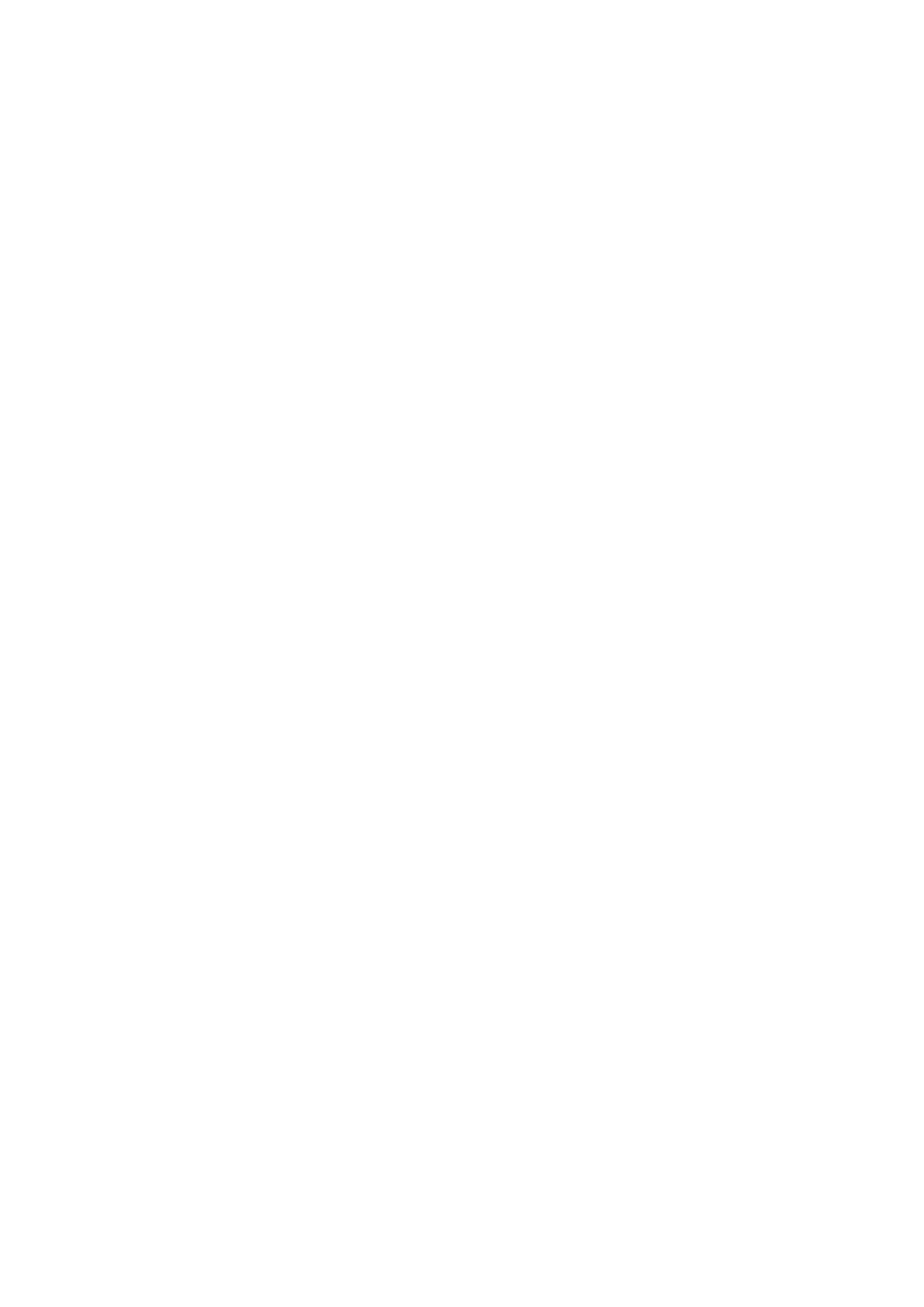

# **Fairer Private Health Insurance Incentives Act 2012**

**No. 26, 2012** 

# **An Act to provide for fairer private health insurance incentives, and for related purposes**

[*Assented to 4 April 2012*]

The Parliament of Australia enacts:

**1 Short title** 

 This Act may be cited as the *Fairer Private Health Insurance Incentives Act 2012.*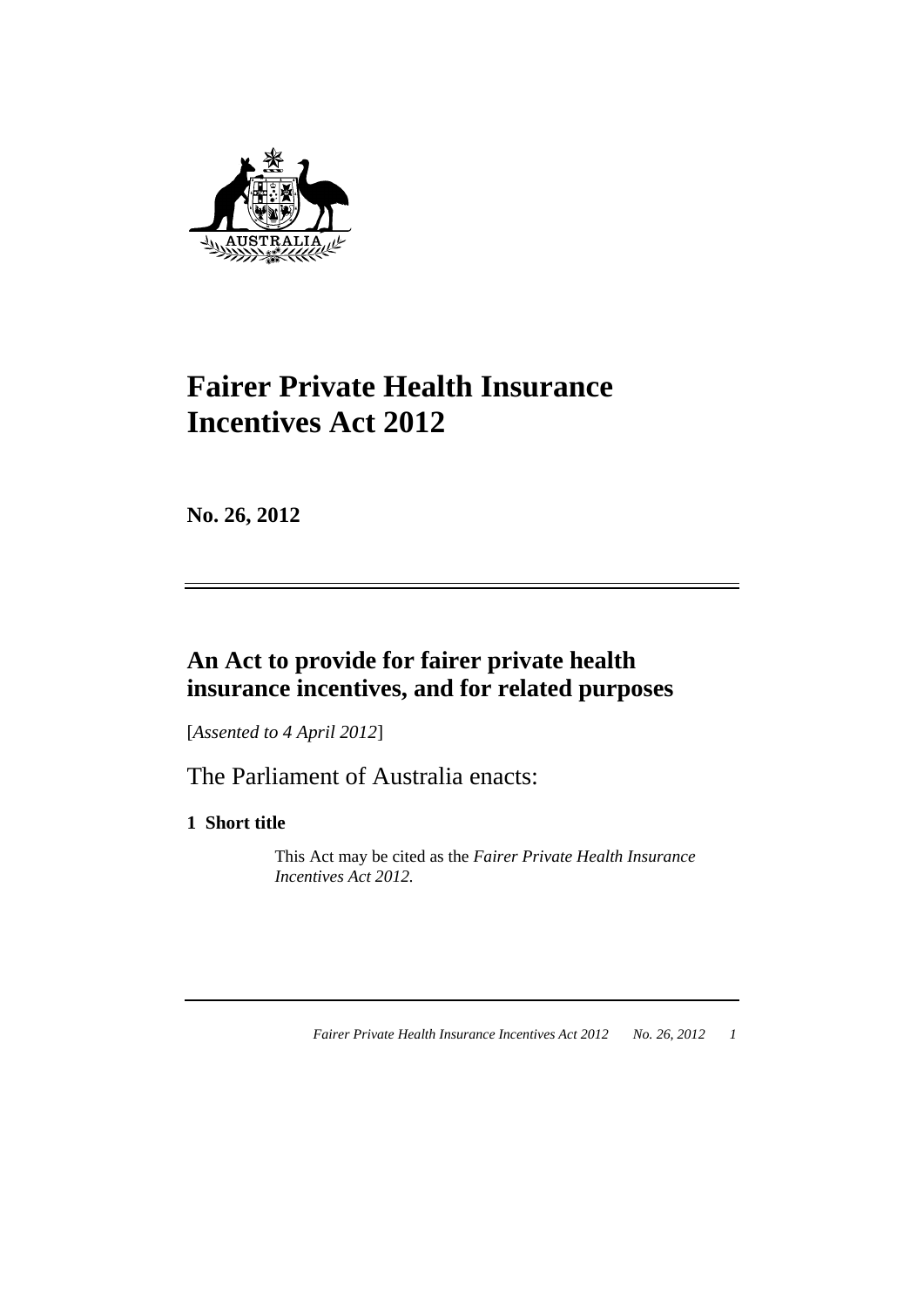# **2 Commencement**

 (1) Each provision of this Act specified in column 1 of the table commences, or is taken to have commenced, in accordance with column 2 of the table. Any other statement in column 2 has effect according to its terms.

| <b>Commencement information</b>                                                             |                                                                                                                                                                                                   |                     |  |
|---------------------------------------------------------------------------------------------|---------------------------------------------------------------------------------------------------------------------------------------------------------------------------------------------------|---------------------|--|
| Column 1                                                                                    | Column <sub>2</sub>                                                                                                                                                                               | Column <sub>3</sub> |  |
| Provision(s)                                                                                | <b>Commencement</b>                                                                                                                                                                               | <b>Date/Details</b> |  |
| 1. Sections 1 to 3<br>and anything in<br>this Act not<br>elsewhere covered<br>by this table | The day this Act receives the Royal Assent.                                                                                                                                                       | 4 April 2012        |  |
| 2. Schedule 1                                                                               | The latest of:                                                                                                                                                                                    | 1 July 2012         |  |
|                                                                                             | (a) the day the <i>Fairer Private Health</i><br><i>Insurance Incentives (Medicare Levy</i><br>Surcharge) Act 2012 receives the Royal<br>Assent: and                                               |                     |  |
|                                                                                             | (b) the day the <i>Fairer Private Health</i><br>Insurance Incentives (Medicare Levy<br>Surcharge-Fringe Benefits) Act 2012<br>receives the Royal Assent; and                                      |                     |  |
|                                                                                             | $(c)$ 1 July 2012.                                                                                                                                                                                |                     |  |
|                                                                                             | However, the provision(s) do not commence<br>at all unless both of the events mentioned in<br>paragraphs (a) and (b) occur.                                                                       |                     |  |
| Note:                                                                                       | This table relates only to the provisions of this Act as originally<br>enacted. It will not be amended to deal with any later amendments of<br>this Act.                                          |                     |  |
|                                                                                             | (2) Any information in column 3 of the table is not part of this Act.<br>Information may be inserted in this column, or information in it<br>may be edited, in any published version of this Act. |                     |  |

# **3 Schedule(s)**

 Each Act that is specified in a Schedule to this Act is amended or repealed as set out in the applicable items in the Schedule

*<sup>2</sup> Fairer Private Health Insurance Incentives Act 2012 No. 26, 2012*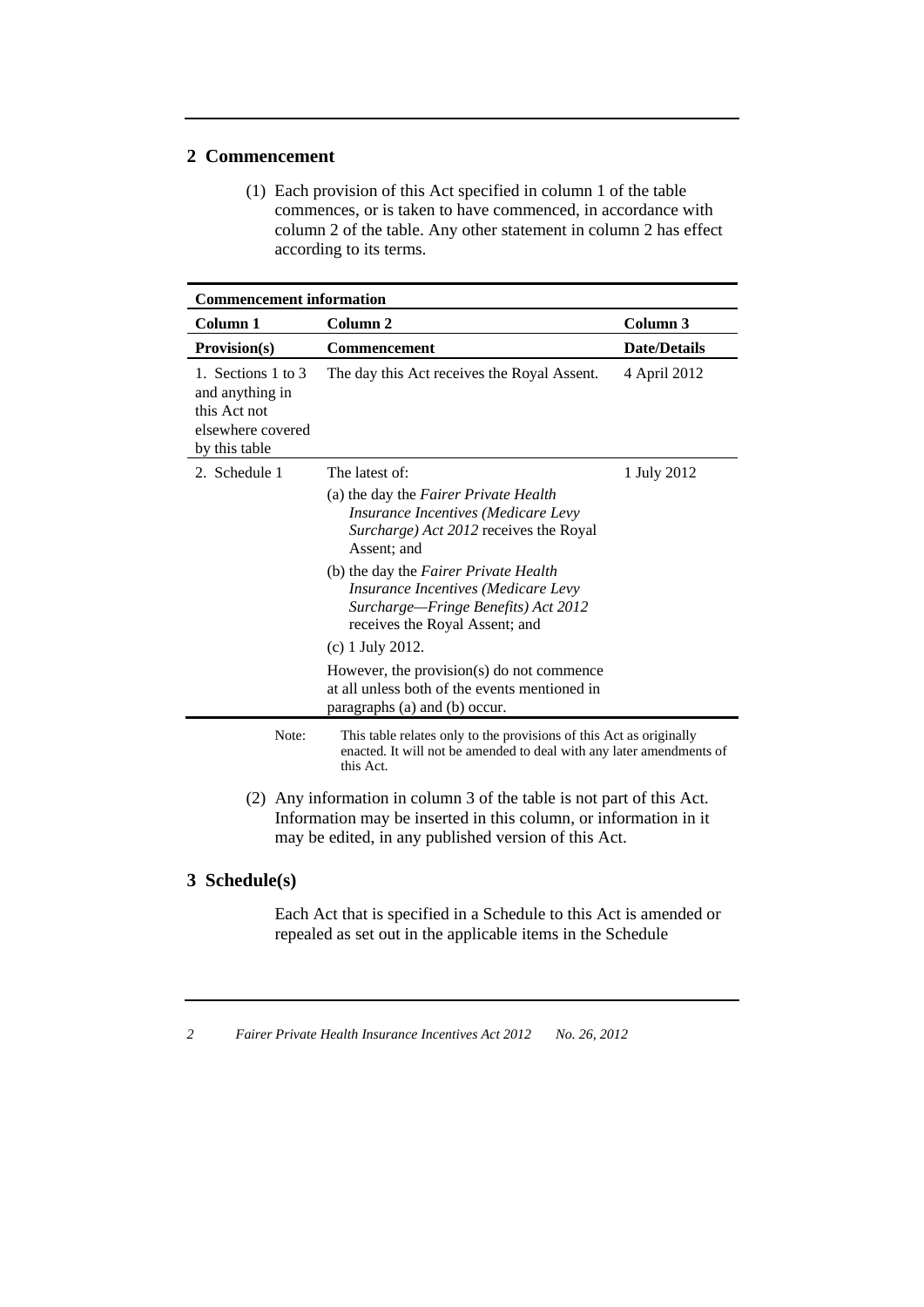concerned, and any other item in a Schedule to this Act has effect according to its terms.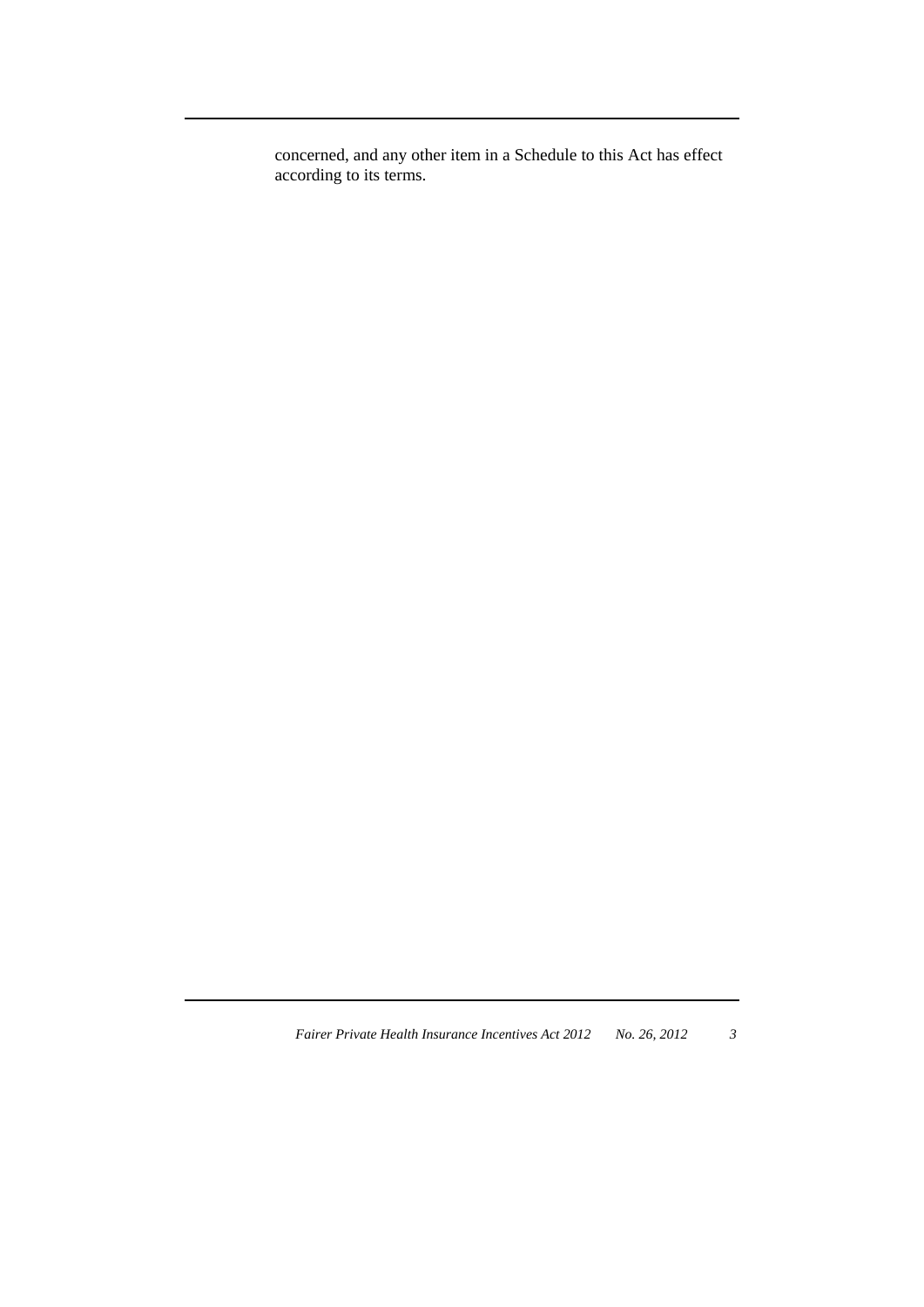# **Schedule 1—Amendments**

# *Age Discrimination Act 2004*

**1 Schedule 2 (table item 9A, column headed "Provision(s)")** 

Omit "23-1, 23-10, 26-1 and 26-5", substitute "22-15 and 22-25".

# *Income Tax Assessment Act 1936*

# **2 After paragraph 264BB(2)(g)**

Insert:

- (ga) whether the premium has been reduced under section 23-1 of the *Private Health Insurance Act 2007*, and if so, the amount of the reduction;
- (gb) the name, address and date of birth of a participant (within the meaning of the *Private Health Insurance Act 2007*) in the premiums reduction scheme (within the meaning of that Act) in respect of the policy;

# *Income Tax Assessment Act 1997*

### **3 Subsection 61-205(1)**

Repeal the subsection, substitute:

- (1) You are entitled to a \*tax offset for the 2012-13 income year or a later income year if:
	- (a) a premium, or an amount in respect of a premium, was paid by you or another entity during the income year under a \*complying health insurance policy in respect of a period (the *premium period*); and
	- (b) you are a \*PHIIB in respect of the premium or amount; and
	- (c) each person insured under the policy during the premium period is, for the whole of the time that he or she is insured under the policy during the premium period:
		- (i) an eligible person (within the meaning of section 3 of the *Health Insurance Act 1973*); or
		- (ii) treated as such because of section 6, 6A or 7 of that Act.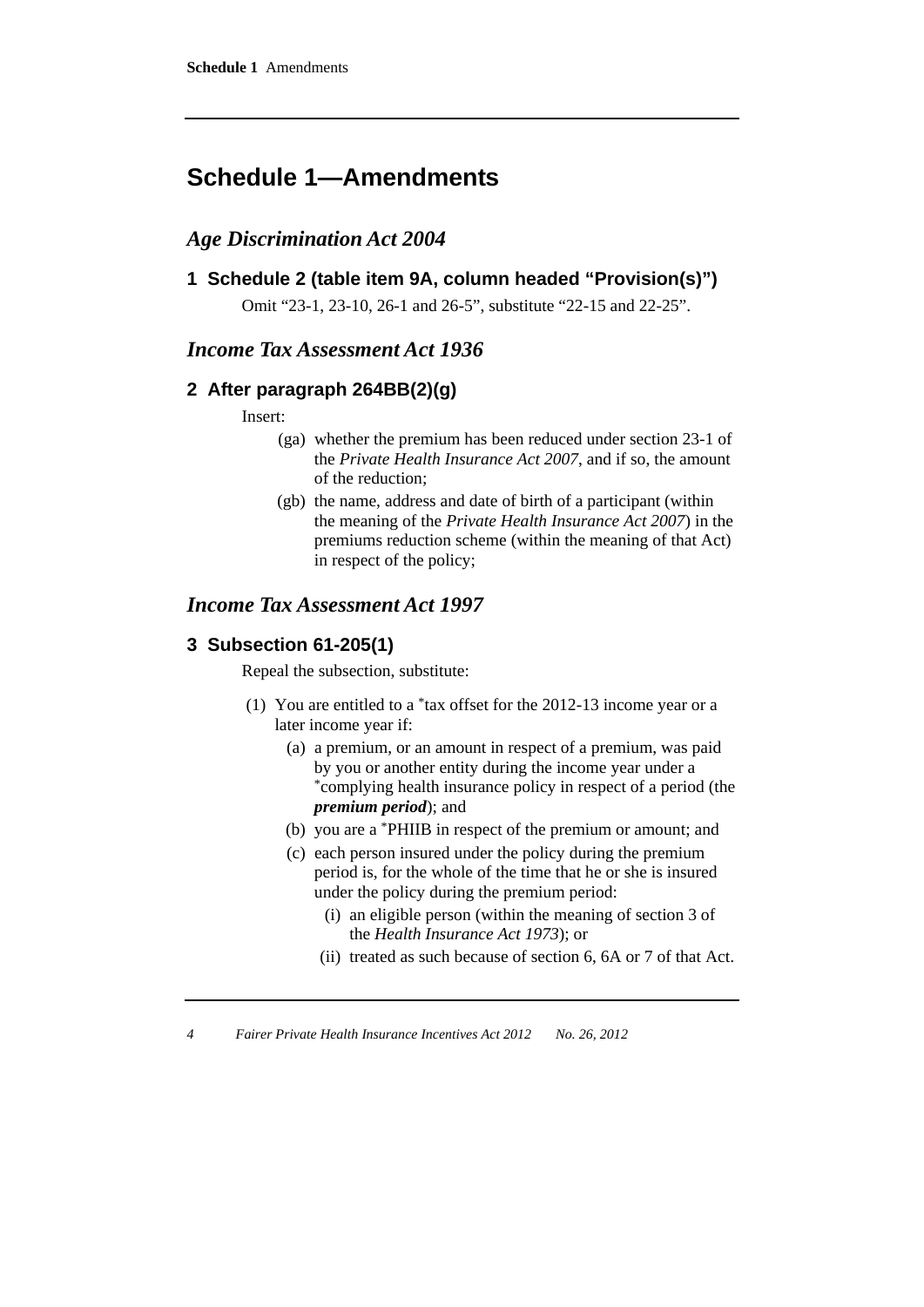#### **4 Subsection 61-205(3)**

Repeal the subsection.

#### **5 Sections 61-210, 61-215 and 61-220**

Repeal the sections, substitute:

#### **61-210 Amount of the private health insurance tax offset**

 (1) The amount of the \*tax offset is your \*share of the PHII benefit in respect of the premium or amount.

*Reduction because PHII benefit received in other forms* 

- (2) Subsections (3), (4) and (5) apply if any of the following paragraphs apply:
	- (a) the amount of the premium was reduced because of the operation or purported operation of Division 23 of the *Private Health Insurance Act 2007*;
	- (b) a payment was made to a person because of the operation or purported operation of Division 26 of the *Private Health Insurance Act 2007* in relation to the premium.
- (3) Divide the total of the reduction (if any) and payment (if any) by the number of persons who are \*PHIIBs in respect of the premium or amount.
- (4) Reduce your \*tax offset under subsection (1) to nil if the amount worked out under subsection (3) equals or exceeds your \*share of the PHII benefit in respect of the premium or amount.
	- Note: If the amount worked out under subsection (3) exceeds your share of the PHII benefit, you are liable to pay the excess to the Commonwealth. See section 282-18 of the *Private Health Insurance Act 2007* (Liability for excess private health insurance premium reduction or refund).
- (5) Otherwise, reduce your \*tax offset under subsection (1) by the amount worked out under subsection (3).

#### **61-215 Reallocation of the private health insurance tax offset between spouses**

 (1) You can make a choice under this section in relation to the income year if: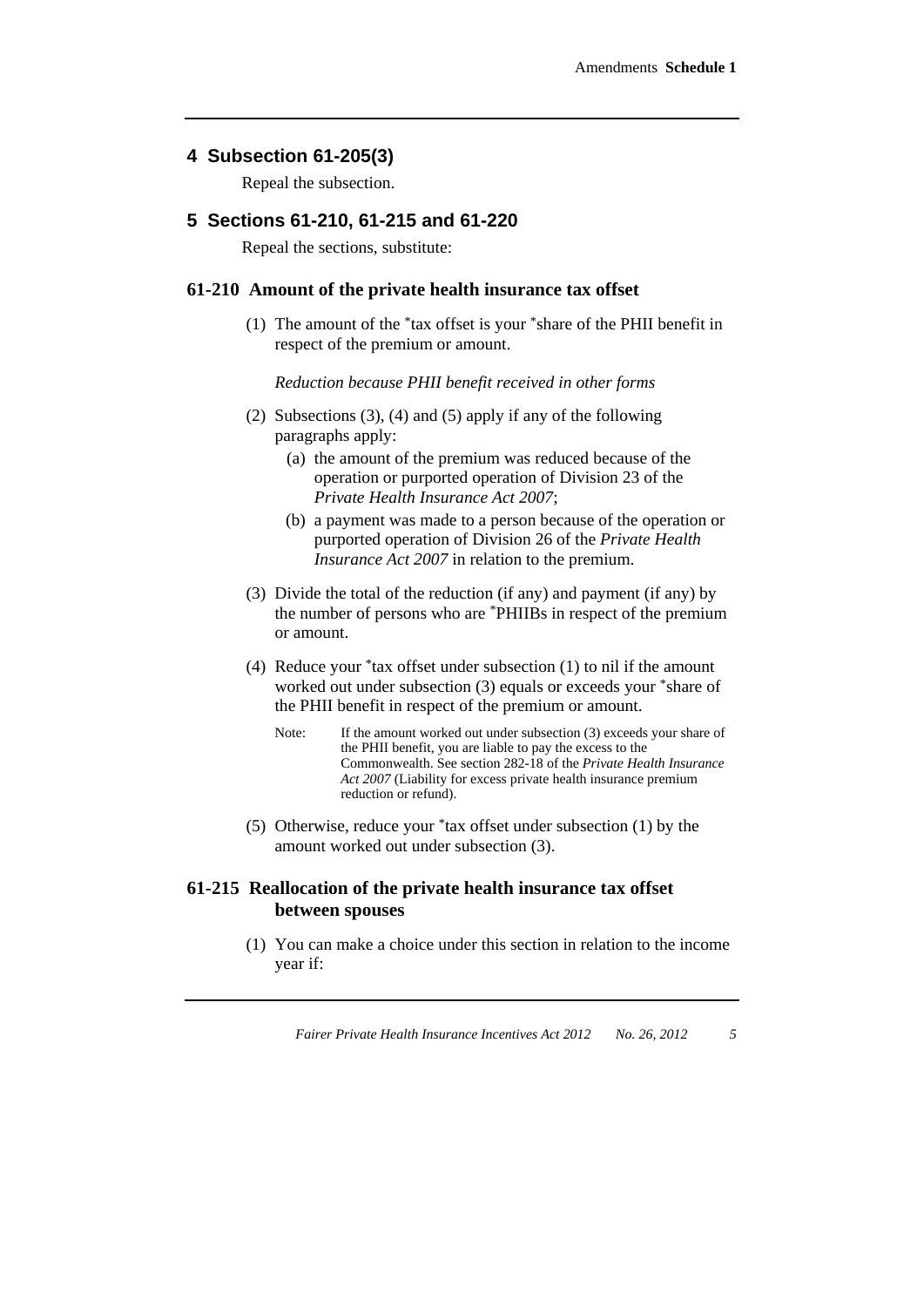- (a) you are a \*PHIIB in respect of the premium or amount; and
- (b) on the last day of the income year, you are married (within the meaning of the *A New Tax System (Medicare Levy Surcharge—Fringe Benefits) Act 1999*; and
- (c) the individual to whom you are married is also a PHIIB in respect of the premium or amount; and
- (d) the individual to whom you are married has *not* made a choice under this section in relation to the income year.
- Note: If you make a choice under this section, you might be liable to pay an amount under section 282-18 of the *Private Health Insurance Act 2007* (Liability for excess private health insurance premium reduction or refund).
- (2) If you make a choice under this section in relation to the income year:
	- (a) the amount (if any) of the *\**tax offset for the income year under section 61-205 in respect of the premium or amount of the individual to whom you are married is reduced to nil; and
	- (b) your tax offset for the income year under that section in respect of the premium or amount is increased by that amount.
- (3) A choice under this section in relation to the income year can only be made in your \*income tax return for the income year.
- (4) A choice under this section in relation to an income year has effect for all premiums, or amounts in respect of premiums, paid during the income year.

#### **6 Subsection 995-1(1)**

Insert:

*complying health insurance policy* has the meaning given by the *Private Health Insurance Act 2007*.

#### **7 Subsection 995-1(1) (definition of** *incentive amount***)**

Repeal the definition.

#### **8 Subsection 995-1(1)**

Insert: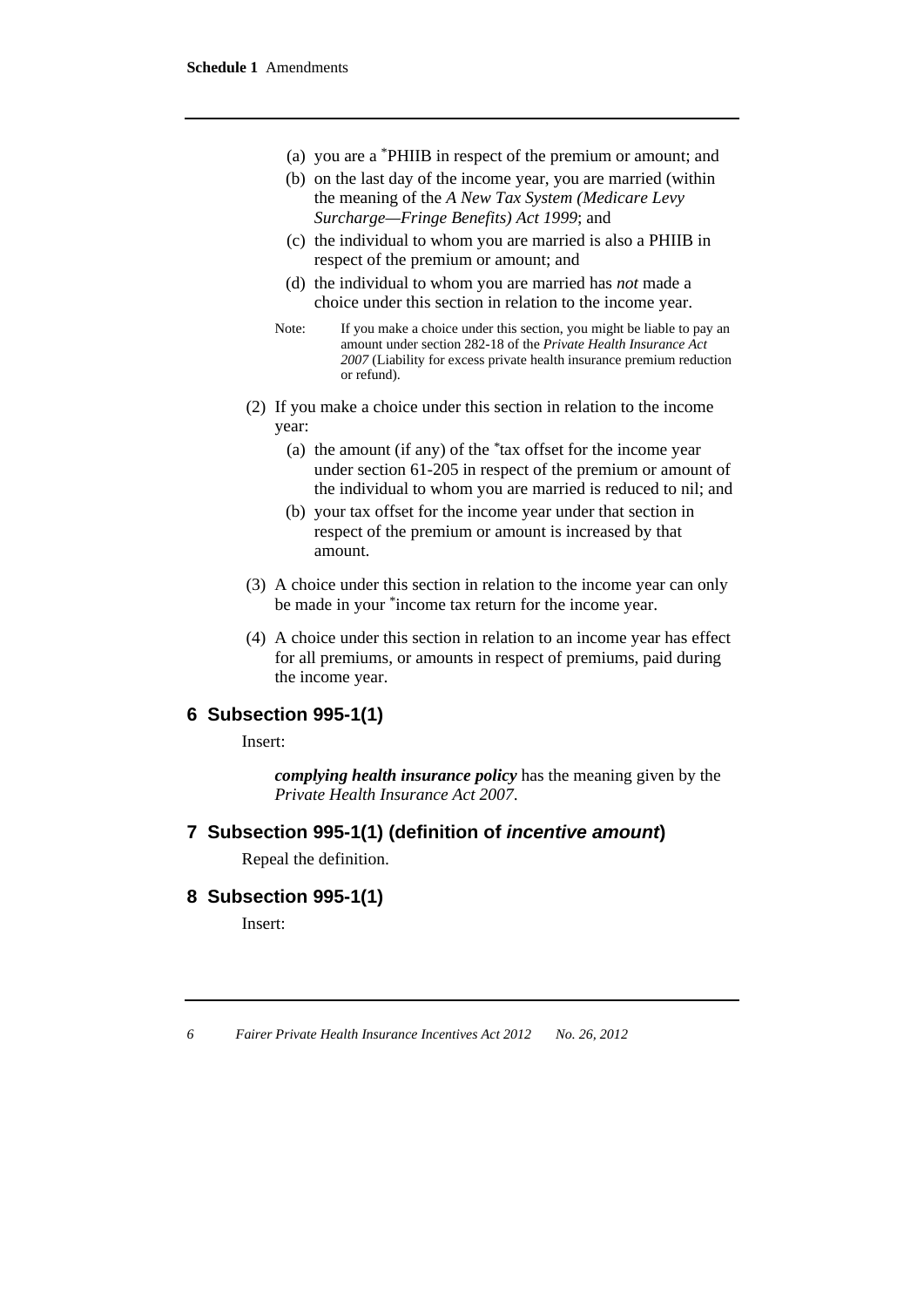*PHIIB* (short for *private health insurance incentive beneficiary*) has the meaning given by the *Private Health Insurance Act 2007*.

#### **9 Subsection 995-1(1)**

Insert:

*share of the PHII benefit* (short for *share of the private health insurance incentive benefit*) has the meaning given by the *Private Health Insurance Act 2007*.

# *Private Health Insurance Act 2007*

#### **10 After Division 20**

Insert:

# **Division 22—PHIIB, PHII benefit and related concepts**

# **Subdivision 22-A—PHIIB, PHII benefit and related concepts**

#### **22-1 Application of Subdivision**

 This Subdivision applies if a premium, or an amount in respect of a premium, was paid, or is payable, during a financial year under a \*complying health insurance policy in respect of a period (the *premium period*).

#### **22-5 Meaning of** *PHIIB*

#### *Adults insured under policy*

 (1) Each \*adult insured under the \*complying health insurance policy throughout the premium period is a *PHIIB*, in respect of the premium or amount.

Note: *PHIIB* is short for *private health insurance incentive beneficiary*.

*Dependent child-only policies* 

 (2) Subsections (3) and (4) apply if the only persons insured under the \*complying health insurance policy throughout the premium period are one or more \*dependent children.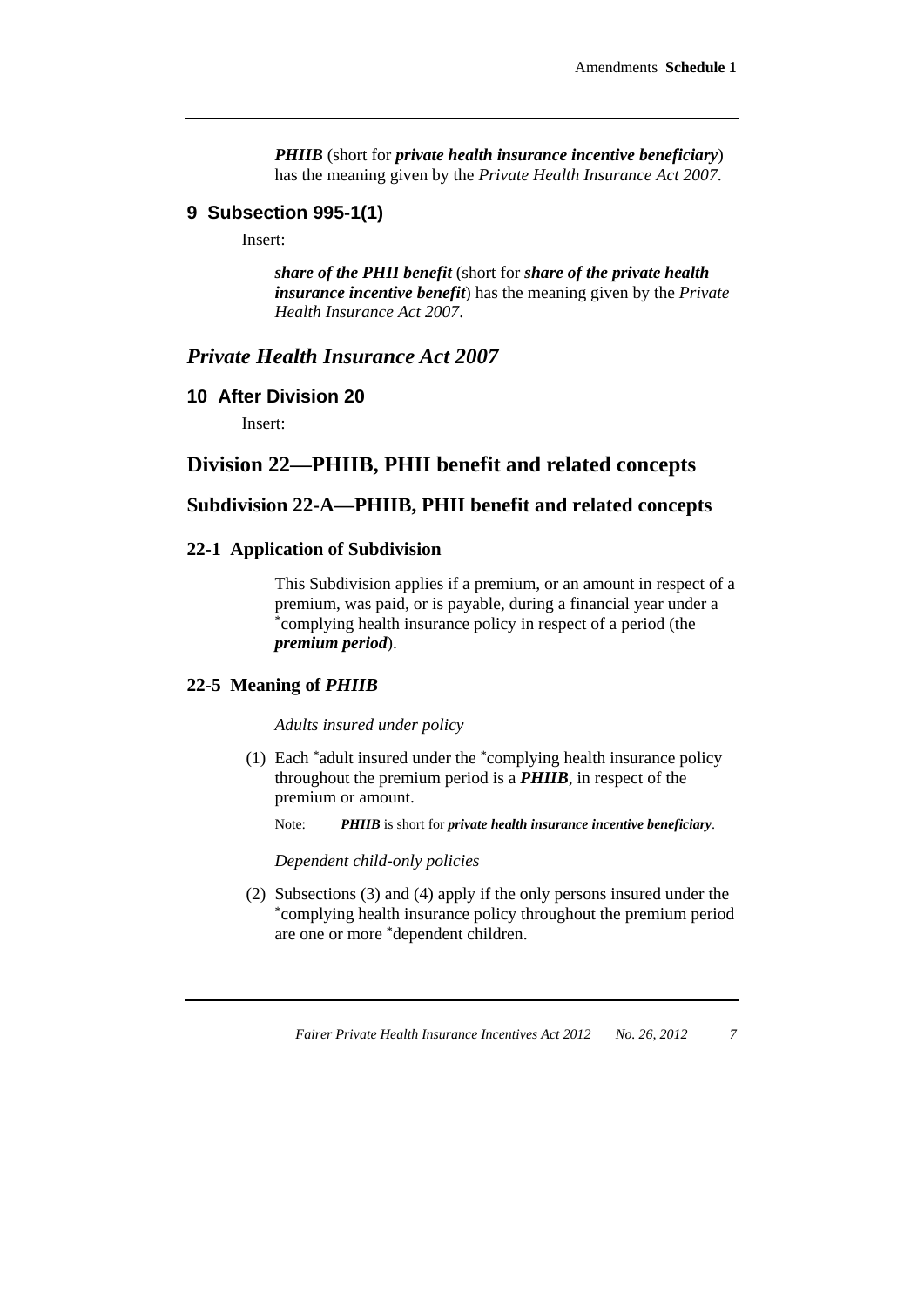- (3) Each person who is a parent (within the meaning of Part 2.11 of the *Social Security Act 1991*) in relation to one or more of those \*dependent children on the last day of the financial year mentioned in section 22-1 is a *PHIIB*, in respect of the premium or amount.
- (4) However, the person who pays the premium or amount is the only *PHIIB*, in respect of the premium or amount, if:
	- (a) disregarding this subsection, more than one person would be a \*PHIIB in respect of the premium or amount because of subsection (3); and
	- (b) those persons are not married to each other (within the meaning of the *A New Tax System (Medicare Levy Surcharge—Fringe Benefits) Act 1999*) at the end of the financial year; and
	- (c) the person who pays the premium or amount is not a \*dependent child.

#### **22-10 Meaning of** *PHII benefit*

 The amount of the *PHII benefit*, in respect of the premium or amount, is:

- (a) if there is only one \*PHIIB in respect of the premium or amount—the PHIIB's \*share of the PHII benefit in respect of the premium or amount; or
- (b) if there is more than one PHIIB in respect of the premium or amount—the sum of each of those PHIIB's share of the PHII benefit in respect of the premium or amount.
- Note: *PHII benefit* is short for *private health insurance incentive benefit*.

#### **22-15 Meaning of** *share of the PHII benefit***—single PHIIB**

- (1) If there is only one \*PHIIB in respect of the premium or amount, the amount of the \*PHIIB's *share of the PHII benefit*, in respect of the premium or amount, is the sum of:
	- (a) 30% of the amount of the premium, or of the amount in respect of a premium, paid or payable in respect of days in the premium period on which no person insured under the policy was aged 65 years or over; and
	- (b) 35% of the amount of the premium, or of the amount in respect of a premium, paid or payable in respect of days in the premium period on which: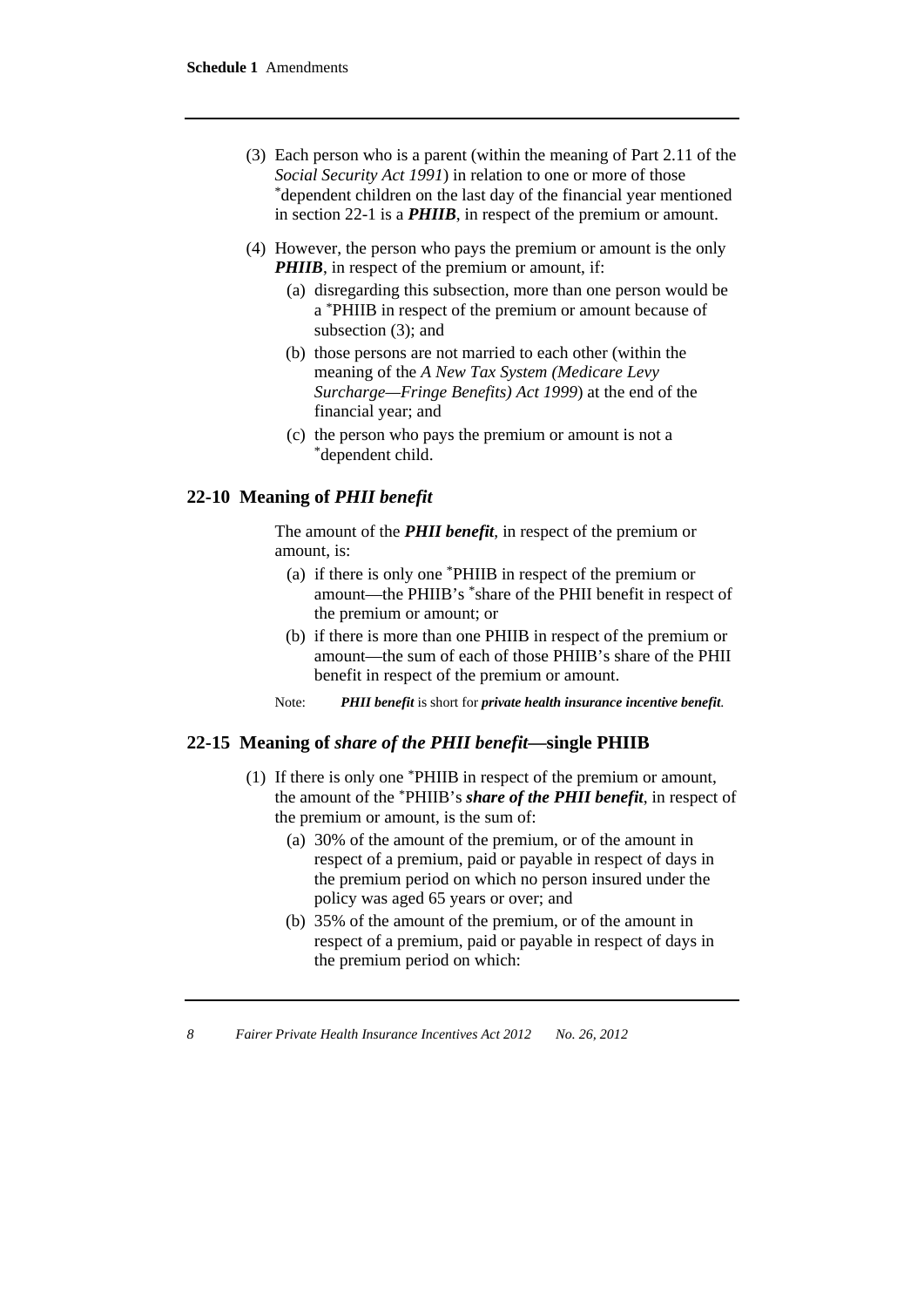- (i) at least one person insured under the policy was aged 65 years or over; and
- (ii) no person insured under the policy was aged 70 years or over; and
- (c) 40% of the amount of the premium, or of the amount in respect of a premium, paid or payable in respect of days in the premium period on which at least one person insured under the policy was aged 70 years or over.
- (2) Reduce the amount of each percentage mentioned in subsection (1) by 10 percentage points if the \*PHIIB is a \*tier 1 earner for the financial year mentioned in section 22-1.
- (3) Reduce the amount of each percentage mentioned in subsection (1) by 20 percentage points if the \*PHIIB is a \*tier 2 earner for the financial year mentioned in section 22-1.
- (4) Reduce the amount of each percentage mentioned in subsection (1) to nil if the \*PHIIB is a \*tier 3 earner for the financial year mentioned in section 22-1.
- (5) For the purposes of applying subsections (2), (3) and (4) in relation to the premium or amount, treat the table in subsection 22-30(1) as applying to the \*PHIIB for the financial year if he or she is a PHIIB in respect of the premium or amount because of subsection 22-5(3) or (4).
	- Note 1: The table in subsection 22-30(1) sets out the private health insurance tiers for families.
	- Note 2: Subsections 22-5(3) and (4) apply if the only persons insured under the policy are dependent children.

#### **22-20 Meaning of** *share of the PHII benefit***—multiple PHIIBs**

 If there is more than one \*PHIIB in respect of the premium or amount, work out in accordance with section 22-15 the amount of each of those PHIIB's *share of the PHII benefit*, in respect of the premium or amount, on the following assumptions:

- (a) assume that the PHIIB is the only person who is a PHIIB in respect of the premium or amount;
- (b) assume that the premium or amount is the amount of the premium (or the amount in respect of the premium) divided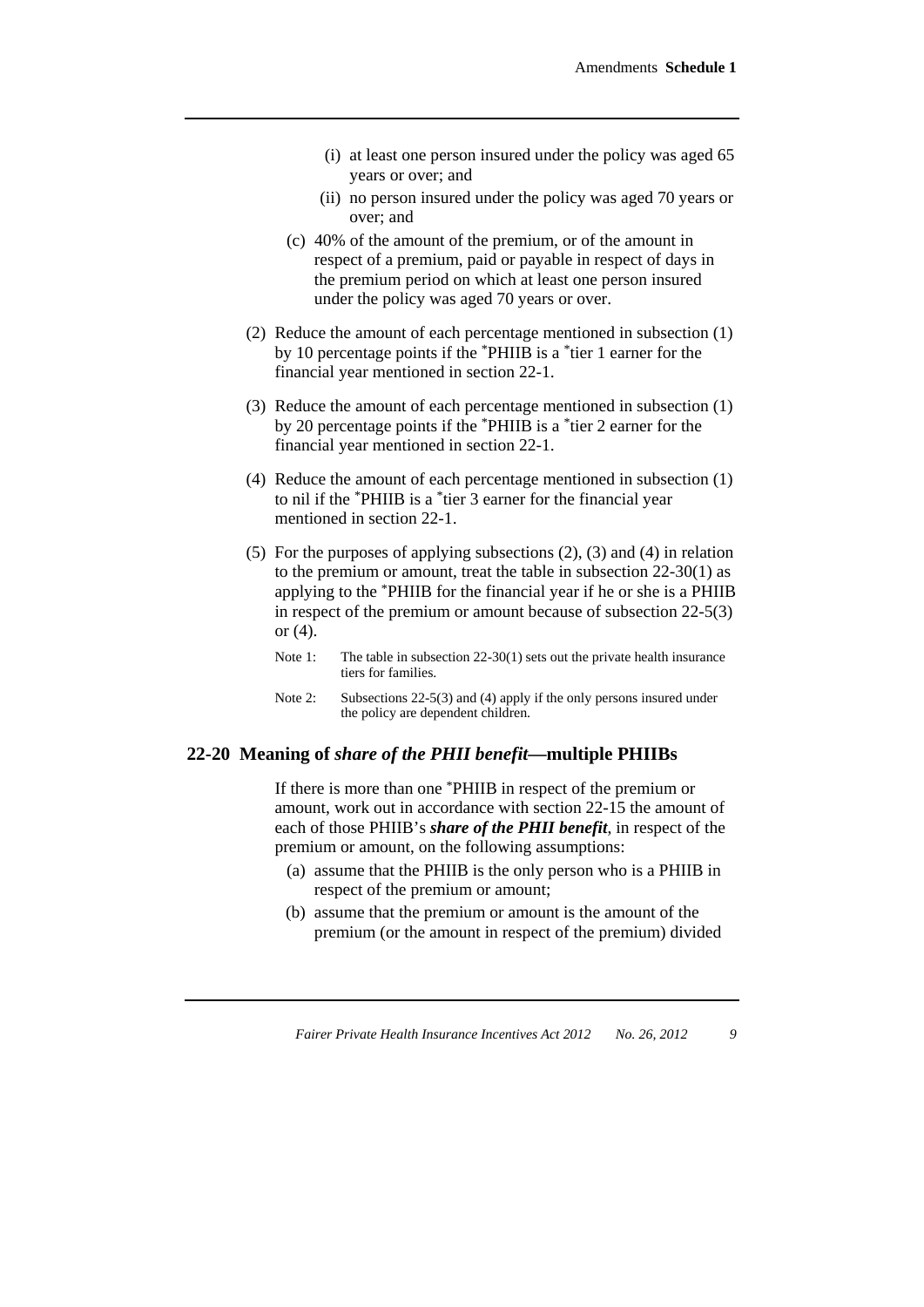by the number of persons who are PHIIBs in respect of the premium or amount.

#### **22-25 Application of subsection 22-15(1) after a person 65 years or over ceases to be covered by policy**

- (1) If:
	- (a) the \*PHIIB mentioned in subsection 22-15(1) was insured under a \*complying health insurance policy (the *original policy*) (whether or not the policy mentioned in section 22-1) at a time before the start of the premium period mentioned in that section; and
	- (b) the PHIIB was not a \*dependent child at that time; and
	- (c) at that time, another person (the *entitling person*) was:
		- (i) insured under the original policy; and
		- (ii) aged 65 years or over; and
	- (d) the entitling person subsequently ceased to be insured under the original policy;

subsection 22-15(1) applies in relation to the complying health insurance policy mentioned in section 22-1 as if:

- (e) the entitling person were also insured under that policy; and
- (f) the entitling person were the same age as the age at which he or she ceased to be insured under the original policy.
- (2) Subsection (1) ceases to apply if a person (other than a \*dependent child) who was not insured under the original policy at the time the entitling person ceased to be insured under it becomes insured under the \*complying health insurance policy mentioned in section 22-1.
- (3) Subsection (1) does not apply if its application would result in the \*PHIIB's \*share of the PHII benefit being less than it would otherwise have been.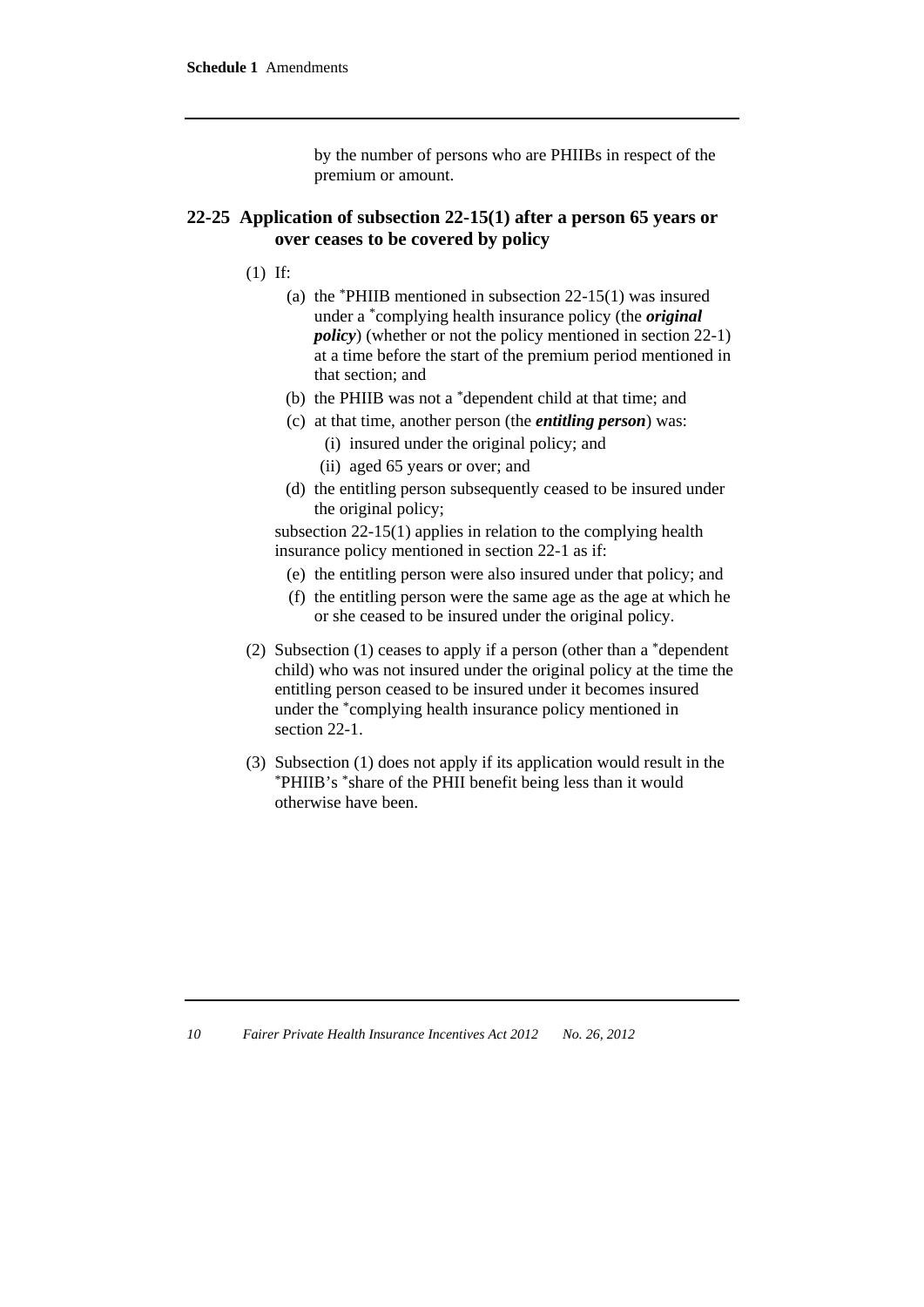# **Subdivision 22-B—Private health insurance tiers**

#### **22-30 Private health insurance tiers**

#### *Families*

- (1) The following table applies to a person (the *first person*) for a financial year if:
	- (a) on the last day of the financial year, the person is married (within the meaning of the *A New Tax System (Medicare Levy Surcharge—Fringe Benefits) Act 1999*); or
	- (b) on any day in the financial year, the person contributes in a substantial way to the maintenance of a \*dependent child who is:
		- (i) the person's child (within the meaning of the *Income Tax Assessment Act 1997*); or
		- (ii) the person's sibling (including the person's half-brother, half-sister, adoptive brother, adoptive sister, step-brother, step-sister, foster-brother or foster-sister) who is dependent on the person for economic support:

| <b>Private health insurance tiers—families</b> |                                                  |                                                                                                                             |                                                                                   |
|------------------------------------------------|--------------------------------------------------|-----------------------------------------------------------------------------------------------------------------------------|-----------------------------------------------------------------------------------|
| <b>Item</b>                                    | Column 1                                         | Column <sub>2</sub>                                                                                                         | Column 3                                                                          |
|                                                | For the<br>financial<br>year, the<br>person is a | if his or her income for<br>surcharge purposes for<br>the financial year exceeds<br>the following for the<br>financial year | but does not exceed<br>the following (if<br>applicable) for the<br>financial year |
|                                                | tier 1 earner                                    | his or her *family tier 1<br>threshold                                                                                      | his or her *family tier 2<br>threshold.                                           |
| 2                                              | tier 2 earner                                    | his or her *family tier 2<br>threshold                                                                                      | his or her *family tier 3<br>threshold.                                           |
| 3                                              | tier 3 earner                                    | his or her *family tier 3<br>threshold                                                                                      | not applicable.                                                                   |

(2) For the purposes of subsection  $(1)$ , if paragraph  $(1)(a)$  applies, treat the \*income for surcharge purposes for the financial year of the person to whom the first person is married (as mentioned in that paragraph) as included in the first person's income for surcharge purposes for the financial year.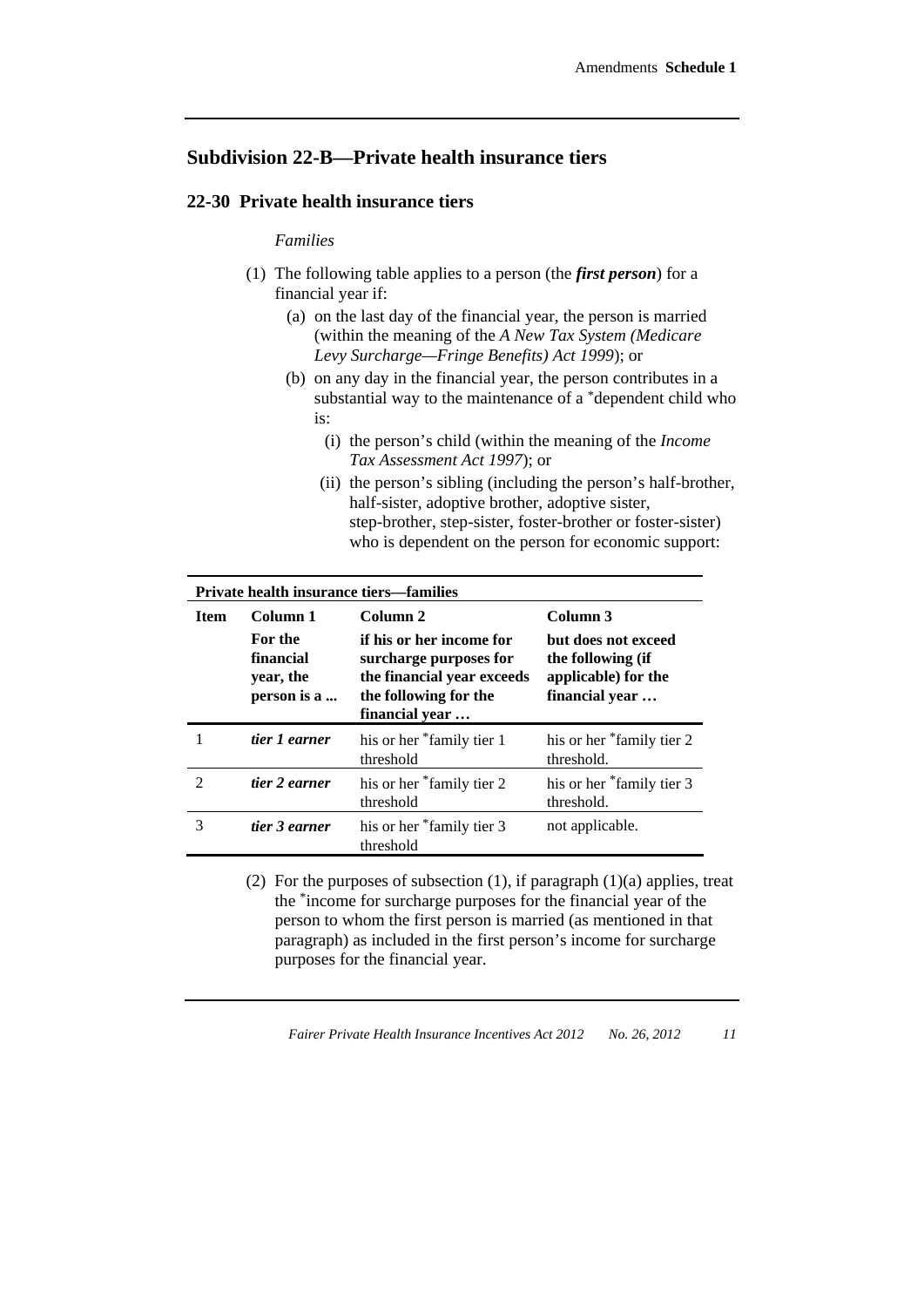(3) Subdivision 960-J of the *Income Tax Assessment Act 1997* (Family relationships) applies to subparagraphs  $(1)(b)(i)$  and  $(ii)$  of this section in the same way as it applies to that Act.

*Singles* 

 (4) The following table applies to a person for a financial year if the table in subsection (1) does not apply to the person for the financial year:

| <b>Private health insurance tiers—singles</b> |                                                  |                                                                                                                             |                                                                                   |
|-----------------------------------------------|--------------------------------------------------|-----------------------------------------------------------------------------------------------------------------------------|-----------------------------------------------------------------------------------|
| <b>Item</b>                                   | Column 1                                         | Column 2                                                                                                                    | Column 3                                                                          |
|                                               | For the<br>financial<br>year, the<br>person is a | if his or her income for<br>surcharge purposes for<br>the financial year exceeds<br>the following for the<br>financial year | but does not exceed<br>the following (if<br>applicable) for the<br>financial year |
|                                               | tier 1 earner                                    | his or her *singles tier 1<br>threshold                                                                                     | his or her *singles tier 2<br>threshold.                                          |
| $\mathfrak{D}$                                | tier 2 earner                                    | his or her *singles tier 2<br>threshold                                                                                     | his or her *singles tier 3<br>threshold.                                          |
| 3                                             | tier 3 earner                                    | his or her *singles tier 3<br>threshold                                                                                     | not applicable.                                                                   |

#### **22-35 Private health insurance singles thresholds**

- (1) A person's *singles tier 1 threshold* for the 2008-09 financial year is \$70,000. This amount is indexed annually.
- (2) A person's *singles tier 2 threshold* for the 2010-11 financial year is \$90,000. This amount is indexed annually.
- (3) A person's *singles tier 3 threshold* for the 2010-11 financial year is \$120,000. This amount is indexed annually.
	- Note 1: A person may be a tier 1 earner, tier 2 earner or tier 3 earner if his or her income for surcharge purposes exceeds the applicable threshold for that tier: see section 22-30.
	- Note 2: Section 22-45 shows how to index amounts.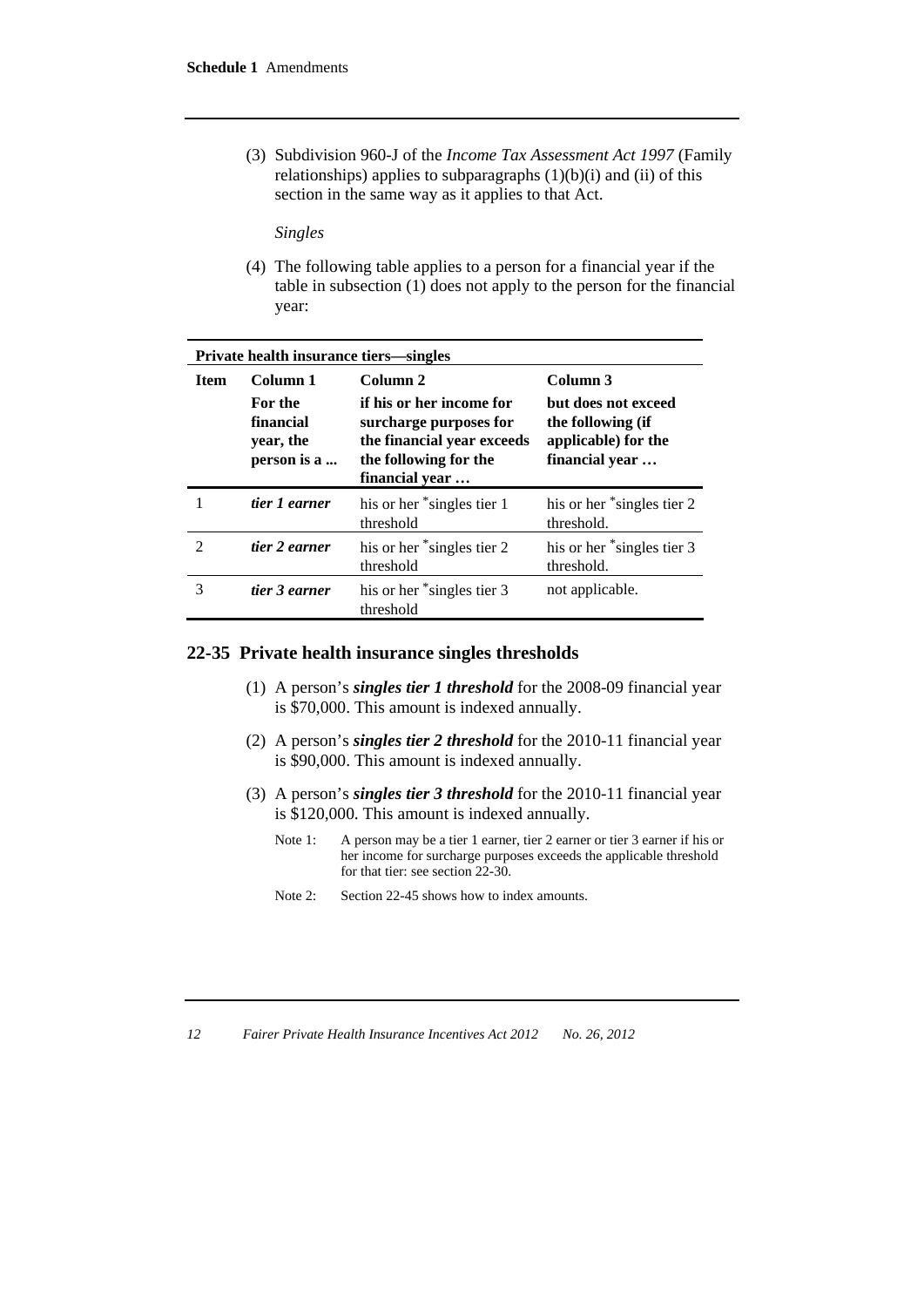#### **22-40 Private health insurance family thresholds**

- (1) A person's *family tier 1 threshold* for a financial year is an amount equal to double his or her \*singles tier 1 threshold for the financial year.
- (2) A person's *family tier 2 threshold* for a financial year is an amount equal to double his or her \*singles tier 2 threshold for the financial year.
- (3) A person's *family tier 3 threshold* for a financial year is an amount equal to double his or her \*singles tier 3 threshold for the financial year.
- (4) However, if the person has 2 or more dependants (within the meaning of the *A New Tax System (Medicare Levy Surcharge— Fringe Benefits) Act 1999*) who are children, increase his or her *family tier 1 threshold*, *family tier 2 threshold* and *family tier 3 threshold* for the financial year by the result of the following formula:

|          | \$1,500 $\times$ Number of those dependants who are children - 1                                                               |
|----------|--------------------------------------------------------------------------------------------------------------------------------|
| Example: | If the person has 3 such dependants who are children, his or her family<br>tier 2 threshold for the 2010-11 financial year is: |
|          | $$180,000 + $1,500 \times 2$ = $183,000$                                                                                       |
| Note:    | A person may be a tier 1 earner, tier 2 earner or tier 3 earner if his or                                                      |

her income for surcharge purposes exceeds the applicable threshold

# **22-45 Indexation**

 (1) This section applies in relation to an amount mentioned in section 22-35 (Private health insurance singles thresholds).

for that tier: see section 22-30.

*Indexing amounts* 

- (2) Index the amount by:
	- (a) firstly:
		- (i) if the amount is mentioned in subsection  $22-35(1)$ (singles tier 1 threshold)—multiplying the amount for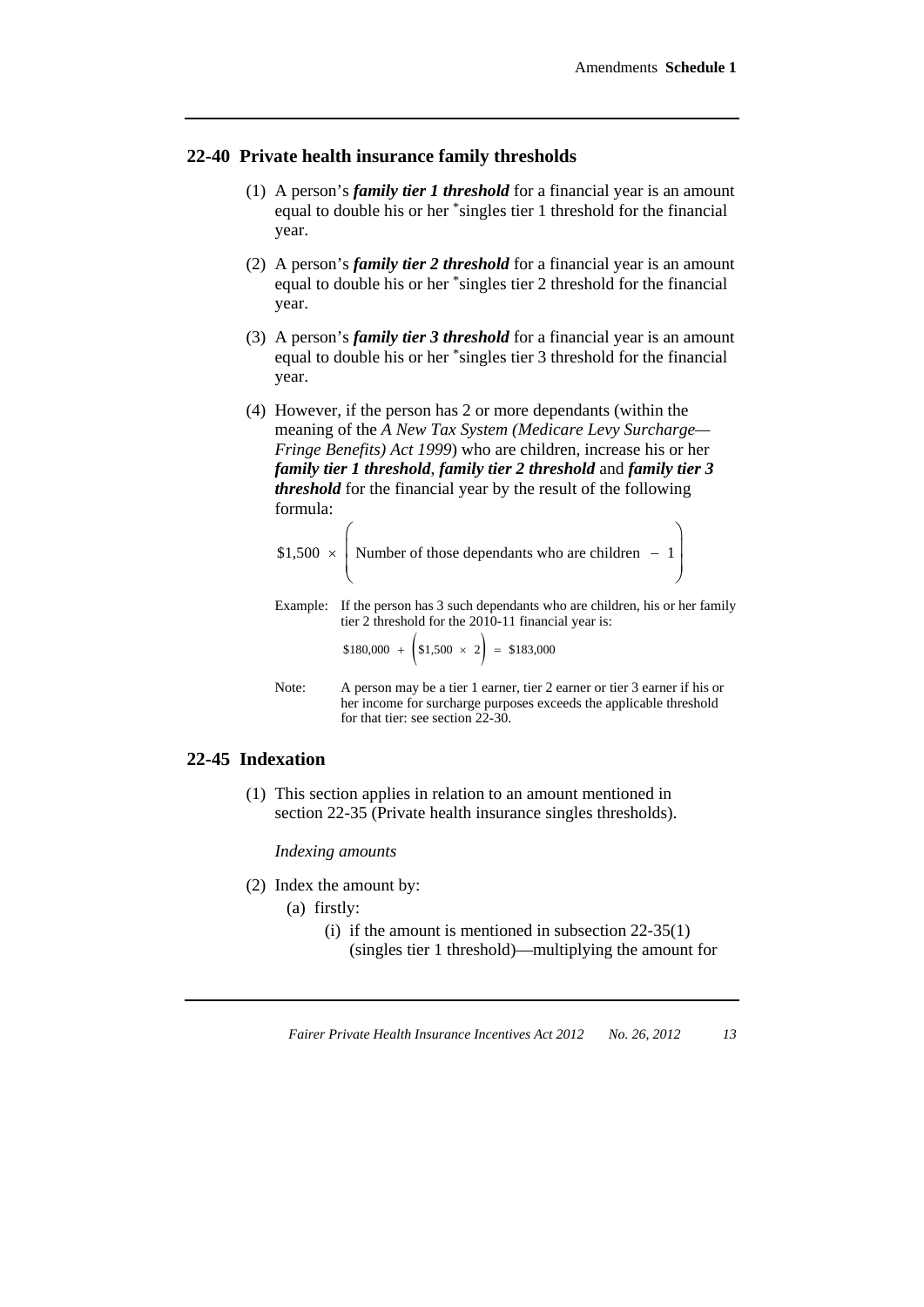the 2008-2009 financial year by its \*indexation factor mentioned in subsection (4); or

- (ii) if the amount is mentioned in subsection  $22-35(2)$  or  $(3)$ (singles tier 2 threshold or singles tier 3 threshold) multiplying the amount for the 2010-2011 financial year by its indexation factor mentioned in subsection (5); and
- (b) next, rounding the result in paragraph (a) down to the nearest multiple of \$1,000.
- Example 1: If the amount to be indexed is \$90,000 and the indexation factor increases this to an indexed amount of \$90,500, the indexed amount is rounded back down to \$90,000.
- Example 2: If the amount to be indexed is \$120,000 and the indexation factor increases this to an indexed amount of \$121,500, the indexed amount is rounded down to \$121,000.
- (3) Do not index the amount if its indexation factor mentioned in subsection  $(4)$  or  $(5)$  is 1 or less.

*Indexation factor* 

 (4) For indexation of the amount on an annual basis in accordance with subparagraph  $(2)(a)(i)$ , the *indexation factor* is:

\*Index number mentioned in subsection (7) for the <sup>\*</sup>quarter ending on 31 December just before the start of the relevant financial year

\*Index number mentioned in subsection  $(7)$  for the  $*$  quarter ending on 31 December 2007

 (5) For indexation of the amount on an annual basis in accordance with subparagraph  $(2)(a)(ii)$ , the *indexation factor* is:

```
*Index number mentioned in subsection (7) for 
the <sup>*</sup> quarter ending on 31 December just before the
         start of the relevant financial year
```
\*Index number mentioned in subsection  $(7)$  for the <sup>\*</sup>quarter ending on 31 December 2009

 (6) Work out the \*indexation factor mentioned in subsection (4) or (5) to 3 decimal places (rounding up if the fourth decimal place is 5 or more).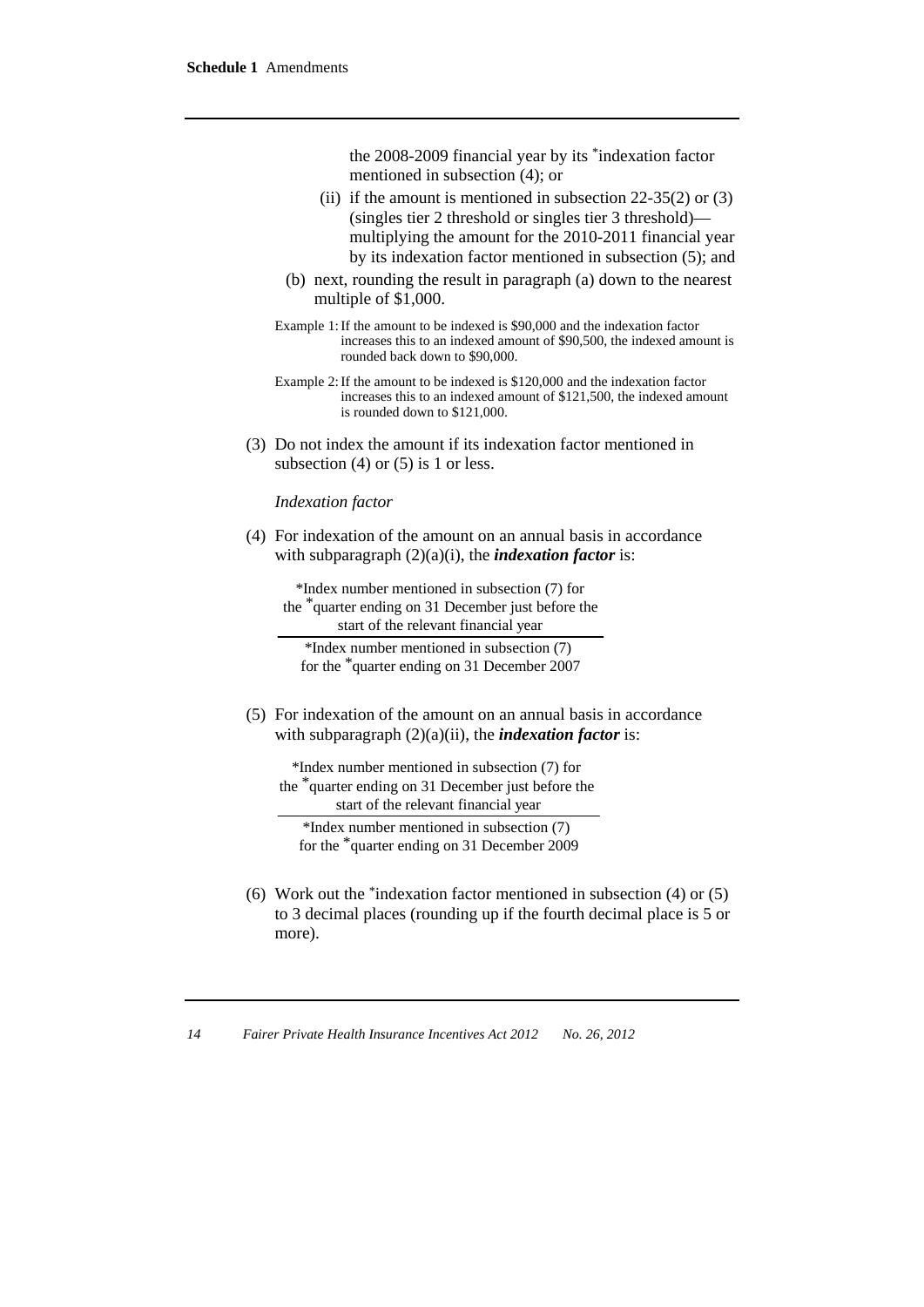*Index number* 

 (7) For calculating the amounts, the *index number* for a \*quarter is the estimate of full-time adult average weekly ordinary time earnings for the middle month of the quarter first published by the Australian Statistician in respect of that month.

# **11 Subdivision 23-A**

Repeal the Subdivision, substitute:

# **Subdivision 23-A—Amount of reduction**

#### **23-1 Reduction in premiums**

- (1) The amount of premiums payable under a \*complying health insurance policy in respect of a period is reduced in accordance with this section if a person is  $a^*$  participant in the \*premiums reduction scheme in respect of the policy.
- (2) The amount of the reduction for each premium is the \*PHII benefit in respect of the premium.

#### **12 Paragraph 23-15(1)(b)**

Repeal the paragraph, substitute:

(b) the person is a \*PHIIB in respect of a premium paid or payable under the policy; and

#### **13 Section 23-25**

Repeal the section.

#### **14 Subsections 26-1(1), (2), (3) and (4)**

Repeal the subsections, substitute:

*Entitlement to payment* 

- (1) A person is entitled to a payment under this subsection if:
	- (a) a premium was paid (whether or not by the person) under a \*complying health insurance policy in respect of a period; and
	- (b) the person is a \*PHIIB in respect of the premium; and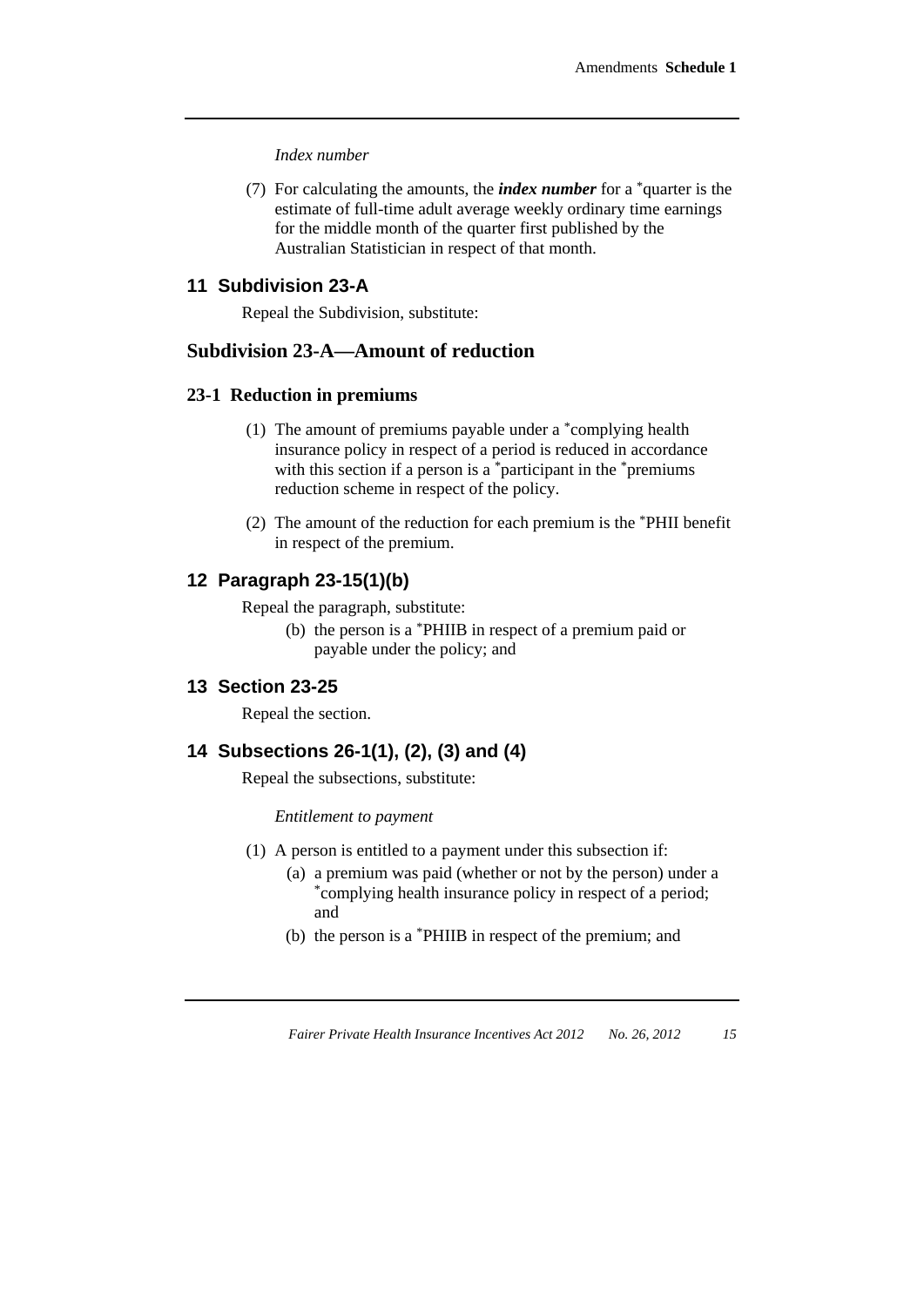- (c) the amount of the premium was not reduced under Division 23; and
- (d) the person meets any requirements specified in the Private Health Insurance (Incentives) Rules for the purposes of this paragraph.

#### *Amount of payment*

- (2) The amount of the payment is the \*PHII benefit in respect of the premium.
- (2A) However, if there is more than one \*PHIIB in respect of the premium, the amount of the payment is the \*PHII benefit in respect of the premium divided by the number of those PHIIBs.

#### *Payment if there is more than one PHIIB*

- (3) If subsection (2A) applies and the person is paid the amount to which he or she is entitled under subsection (1) in respect of the premium:
	- (a) the person is also to be paid each amount to which another person is entitled under subsection (1) in respect of the premium because the other person is one of those \*PHIIBs; and
	- (b) if the person is paid an amount in accordance with paragraph (a)—he or she is liable to account for that amount to the other person mentioned in that paragraph.

#### *Reduction in amount payable*

- (4) A person's entitlement under subsection (1) in respect of the premium is reduced to the extent that:
	- (a) a previous payment was made under this section in relation to that entitlement; or
	- (b) the person has received a tax offset under Subdivision 61-G of the *Income Tax Assessment Act 1997* in respect of the premium.

## **15 Saving provision—Private Health Insurance (Incentives) Rules**

(1) This item applies to a requirement specified in the Private Health Insurance (Incentive) Rules if: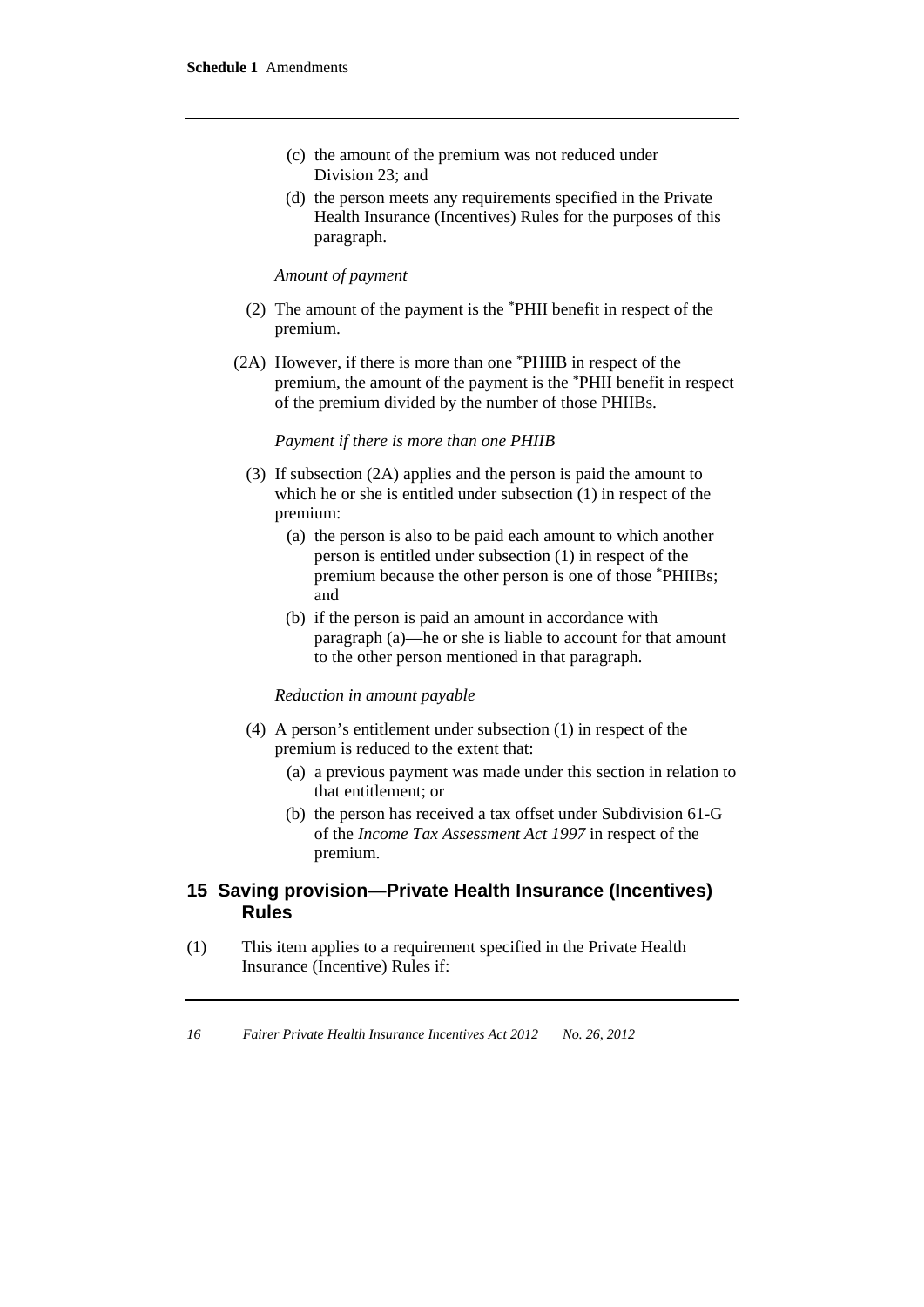- (a) the requirement was specified for the purposes of paragraph 26-1(1)(c) of the *Private Health Insurance Act 2007*; and
- (b) the requirement was in force immediately before the commencement of this item.
- (2) The requirement has effect, on and after the commencement of this item, as if it had been made for the purposes of paragraph 26-1(1)(d) of that Act as amended by this Schedule.

#### **16 Section 26-5**

Repeal the section.

#### **17 Section 26-30**

Repeal the section.

#### **18 After subsection 282-1(1)**

Insert:

 (1A) However, an amount is not recoverable under paragraph (1)(d), (e), (f) or (g) if the situation giving rise to the amount did not occur due to the fault of the private health insurer.

### **19 After Subdivision 282-A**

Insert:

# **Subdivision 282-AA—Recovery of certain amounts by Commissioner of Taxation**

# **282-16 Administration of this Subdivision by Commissioner of Taxation**

The Commissioner of Taxation has the general administration of:

- (a) this Subdivision; and
- (b) any other provision of this Act to the extent that it relates to this Subdivision.

#### **282-17 Subdivision operates in addition to Subdivision 282-A**

- (1) This Subdivision:
	- (a) operates in addition to Subdivision 282-A; and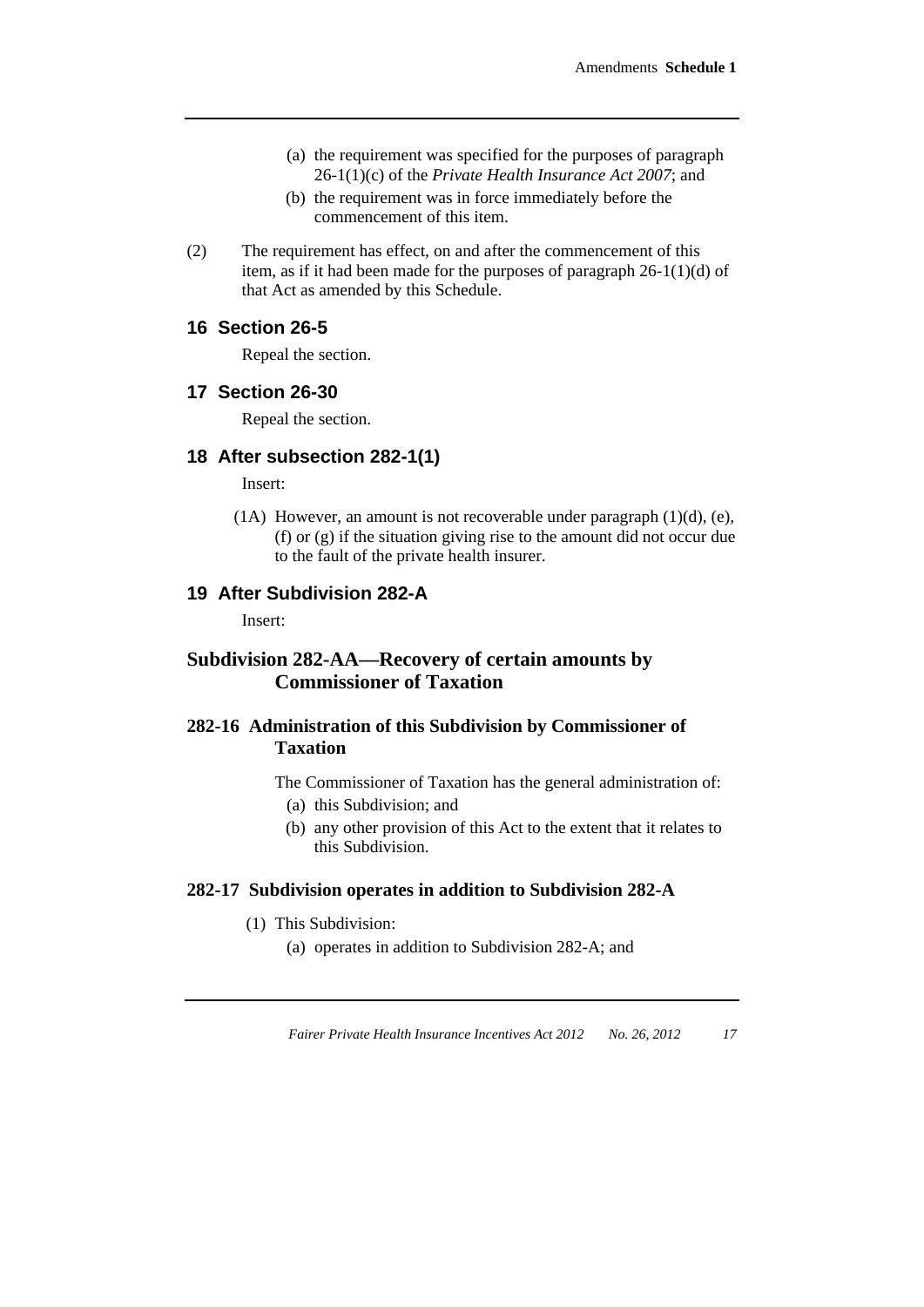- (b) does not limit the operation of that Subdivision.
- (2) Subdivision 282-A does not limit the operation of this Subdivision.

*No double recovery* 

- (3) Despite subsections (1) and (2):
	- (a) an amount is not recoverable under section 282-1 to the extent that it has already been recovered in accordance with section 282-18; and
	- (b) an amount is not recoverable under section 282-18 to the extent that it has already been recovered in accordance with section 282-1.
	- Note: This section means that an amount that is recoverable under both paragraph 282-1(1)(e) and section 282-18 is recoverable from the private health insurer in accordance with section 282-1 or from the participant in accordance with section 282-18.

# **282-18 Liability for excess private health insurance premium reduction or refund**

- (1) This section applies if any of the following requirements are satisfied:
	- (a) the amount of a premium payable during a financial year under a \*complying health insurance policy is reduced because of the operation or purported operation of Division 23;
	- (b) a payment is made to a person because of the operation or purported operation of Division 26 in relation to a premium paid during a financial year (whether or not by the person) under a complying health insurance policy.
- (2) Divide the total of the reduction (if any) and payment (if any) by the number of persons who are \*PHIIBs in respect of the premium.
- (3) If the amount worked out under subsection (2) exceeds the \*share of the PHII benefit of a person who is a \*PHIIB in respect of the premium, that person is liable to pay the amount of that excess to the Commonwealth.
- (4) If subsection (3) applies, the Commissioner of Taxation must give the person a notice stating that the person is liable to pay the amount of that excess to the Commonwealth.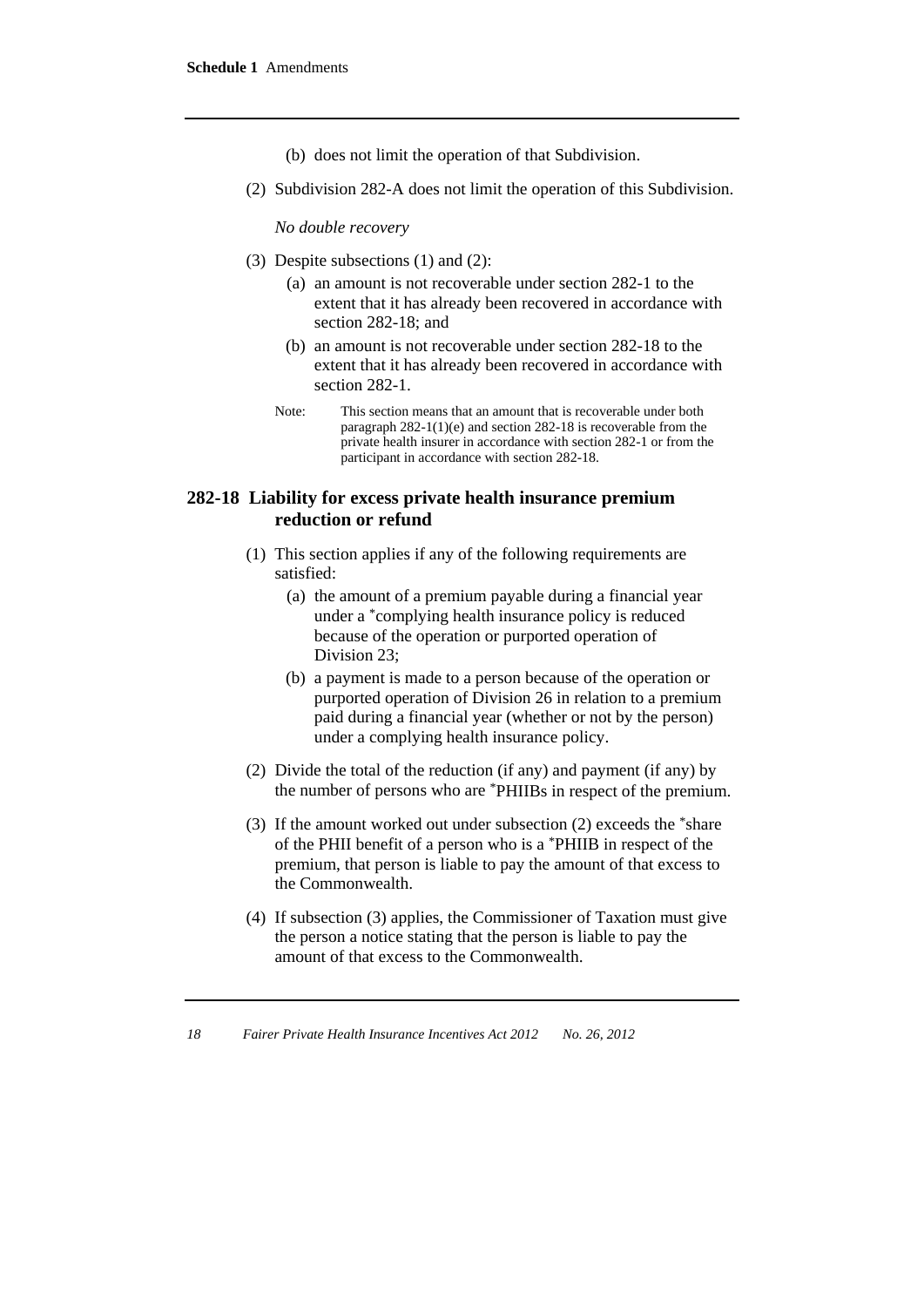- (5) A notice given to a person under subsection (4) may be contained in a notice of assessment under the *Income Tax Assessment Act 1936*.
- (6) An amount that a person is liable to pay under subsection (3) is due and payable at the same time as the income tax the person must pay for the financial year is due and payable under section 5-5 of the *Income Tax Assessment Act 1997*. For the purposes of determining that time, assume that the person must pay income tax for the financial year and that the Commissioner of Taxation makes an assessment of the income tax.
	- Note: The liability is a tax-related liability: see Part 4-15 in Schedule 1 to the *Taxation Administration Act 1953* for collection and recovery provisions.
- (7) If the person is dissatisfied with the notice under subsection (4), he or she may object against it in the manner set out in Part IVC of the *Taxation Administration Act 1953*.

*Reallocation of liability between spouses* 

- (8) Subsection (10) applies if:
	- (a) a person (the *first person*) is a \*PHIIB in respect of the premium; and
	- (b) the first person is, on the last day of the financial year, married (within the meaning of the *A New Tax System (Medicare Levy Surcharge—Fringe Benefits) Act 1999*; and
	- (c) the person to whom the first person is married is also a PHIIB in respect of the premium; and
	- (d) either:
		- (i) the first person has made a choice under section 61-215 of the *Income Tax Assessment Act 1997* in relation to the \*income year corresponding to the financial year mentioned in subsection (1); or
		- (ii) the requirement in subsection (9) is satisfied.
- (9) The requirement in this subsection is satisfied if:
	- (a) during an \*income year (the *lodgement year*), the first person lodges his or her income tax return for the income year (the *return year*) corresponding to the financial year mentioned in subsection (1); and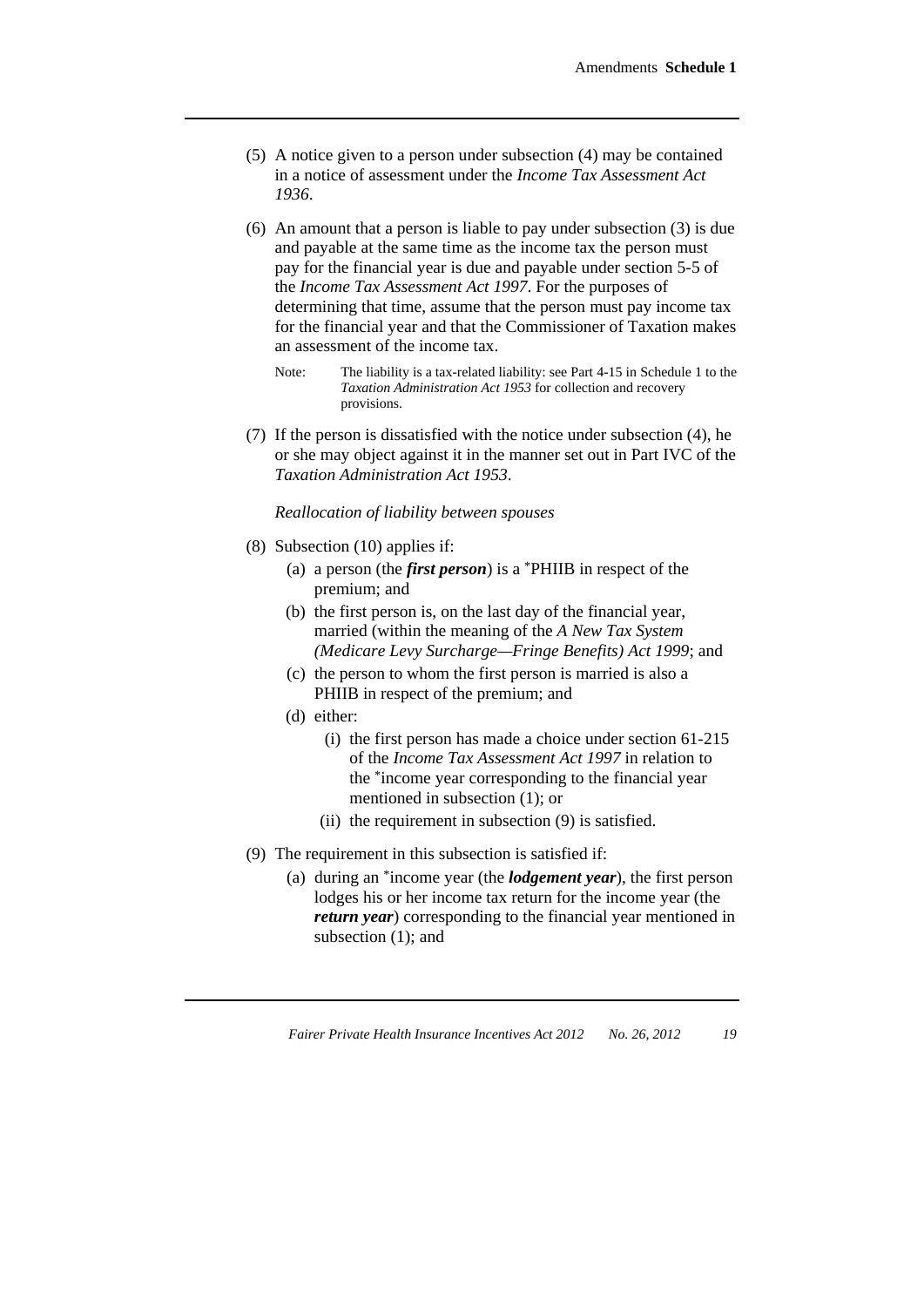- (b) the person to whom the first person is married does not lodge his or her income tax return for the return year before the end of the lodgement year (whether or not he or she is required to lodge such a return).
- (10) If this subsection applies:
	- (a) the amount (if any) that the person to whom the first person is married is liable to pay under subsection (3) in respect of the premium is reduced to nil; and
	- (b) the first person's liability under subsection (3) is increased by that amount.

#### **282-19 When general interest charge payable**

- (1) If:
	- (a) a person is liable under section 282-18 to pay an amount; and
	- (b) the whole or a part of the amount remains unpaid after the time by which the amount is due to be paid;

the person is liable to pay \*general interest charge on the unpaid amount.

- (2) A person who is liable under this section to pay \*general interest charge on an unpaid amount is liable to pay the charge for each day in the period that:
	- (a) started at the beginning of the day by which the unpaid amount was due to be paid; and
	- (b) finishes at the end of the last day at the end of which any of the following remains unpaid:
		- (i) the unpaid amount;
		- (ii) general interest charge on any of the unpaid amount.

#### **20 Section 282-25**

Omit "or this Part" (wherever occurring), substitute ", this Part or paragraph 323-5(c)".

#### **21 At the end of section 323-5**

Add:

 ; or (c) for the purpose of enabling a person to perform functions under: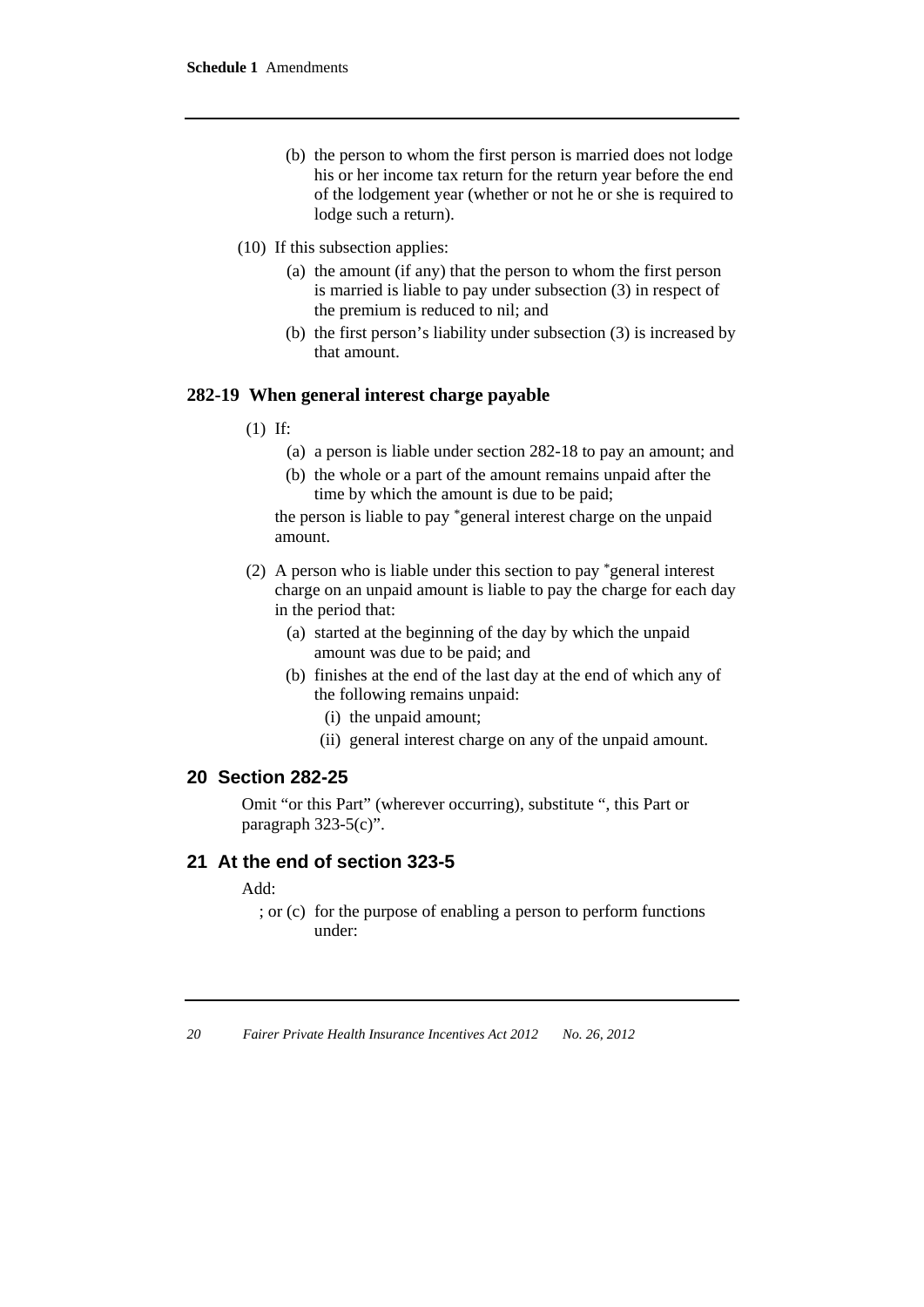- (i) a provision of the *A New Tax System (Medicare Levy Surcharge—Fringe Benefits) Act 1999*; or
- (ii) a provision of the *Medicare Levy Act 1986*; or
- (iii) a provision of Subdivision 61-G of the *Income Tax Assessment Act 1997*; or
- (iv) any other provision of the *Income Tax Assessment Act 1997*, or of any other Act, to the extent that the provision relates to a provision mentioned in subparagraph (i), (ii) or (iii).

## **22 Clause 1 of Schedule 1**

Insert:

*family tier 1 threshold* has the meaning given by section 22-40.

#### **23 Clause 1 of Schedule 1**

Insert:

*family tier 2 threshold* has the meaning given by section 22-40.

#### **24 Clause 1 of Schedule 1**

Insert:

*family tier 3 threshold* has the meaning given by section 22-40.

# **25 Clause 1 of Schedule 1**

Insert:

*general interest charge* means the charge worked out under Part IIA of the *Taxation Administration Act 1953*.

#### **26 Clause 1 of Schedule 1 (definition of** *incentive amount***)**

Repeal the definition.

#### **27 Clause 1 of Schedule 1**

Insert:

*income for surcharge purposes*, of a person for a financial year, means the income for surcharge purposes (within the meaning of the *Income Tax Assessment Act 1997*) for the person for the \*income year corresponding to the financial year.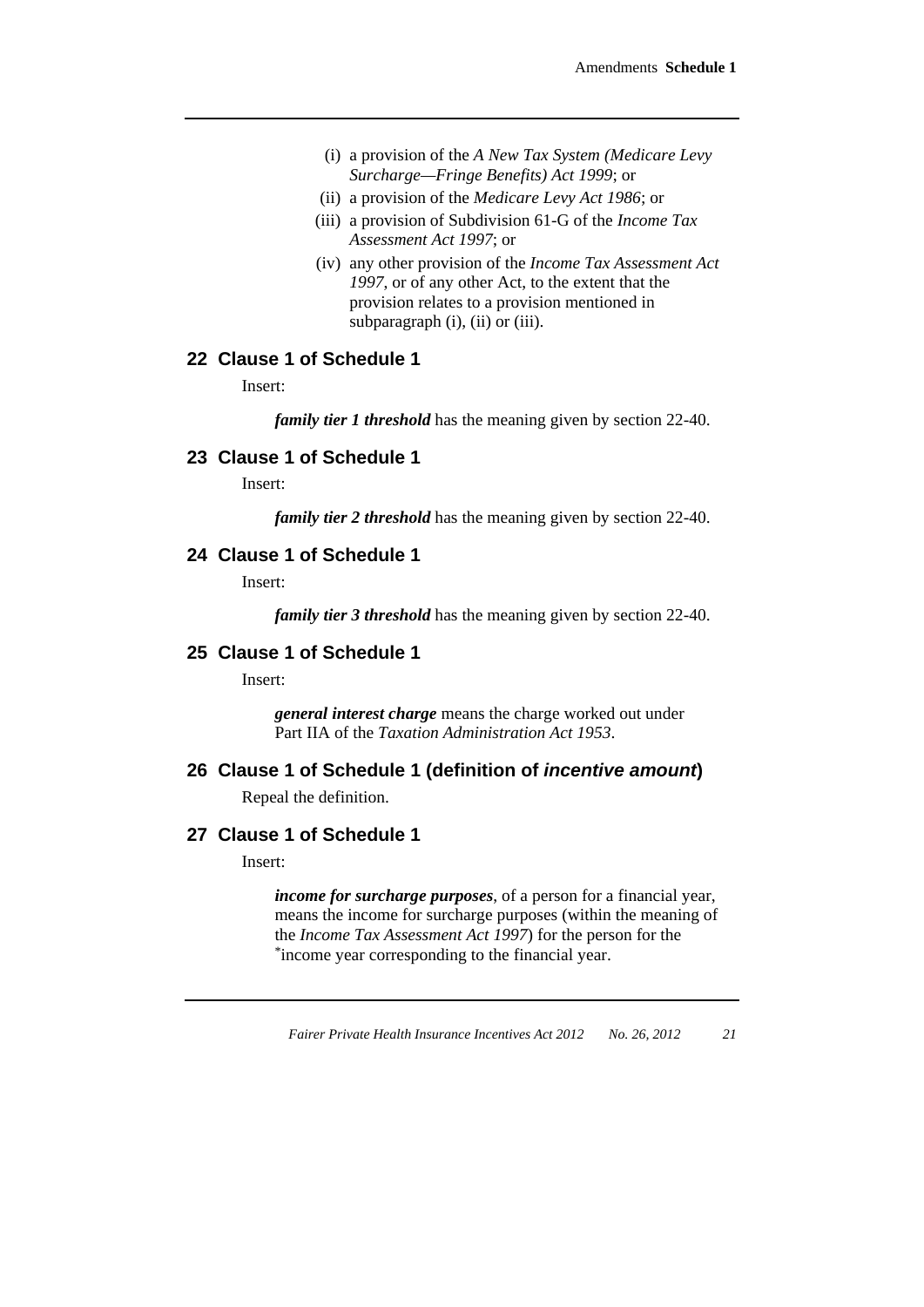# **28 Clause 1 of Schedule 1**

Insert:

*income year* has the meaning given by the *Income Tax Assessment Act 1997*.

# **29 Clause 1 of Schedule 1**

Insert:

*indexation factor* has the meaning given by section 22-45.

#### **30 Clause 1 of Schedule 1**

Insert:

*index number* has the meaning given by section 22-45.

# **31 Clause 1 of Schedule 1**

Insert:

*PHIIB* (short for *Private Health Insurance Incentive Beneficiary*) has the meaning given by section 22-5.

# **32 Clause 1 of Schedule 1**

Insert:

*PHII benefit* (short for *Private Health Insurance Incentive benefit*) has the meaning given by section 22-10.

# **33 Clause 1 of Schedule 1**

Insert:

*quarter* has the meaning given by the *Income Tax Assessment Act 1997*.

#### **34 Clause 1 of Schedule 1**

Insert:

*share of the PHII benefit* has the meaning given by sections 22-15, 22-20 and 22-25.

## **35 Clause 1 of Schedule 1**

Insert: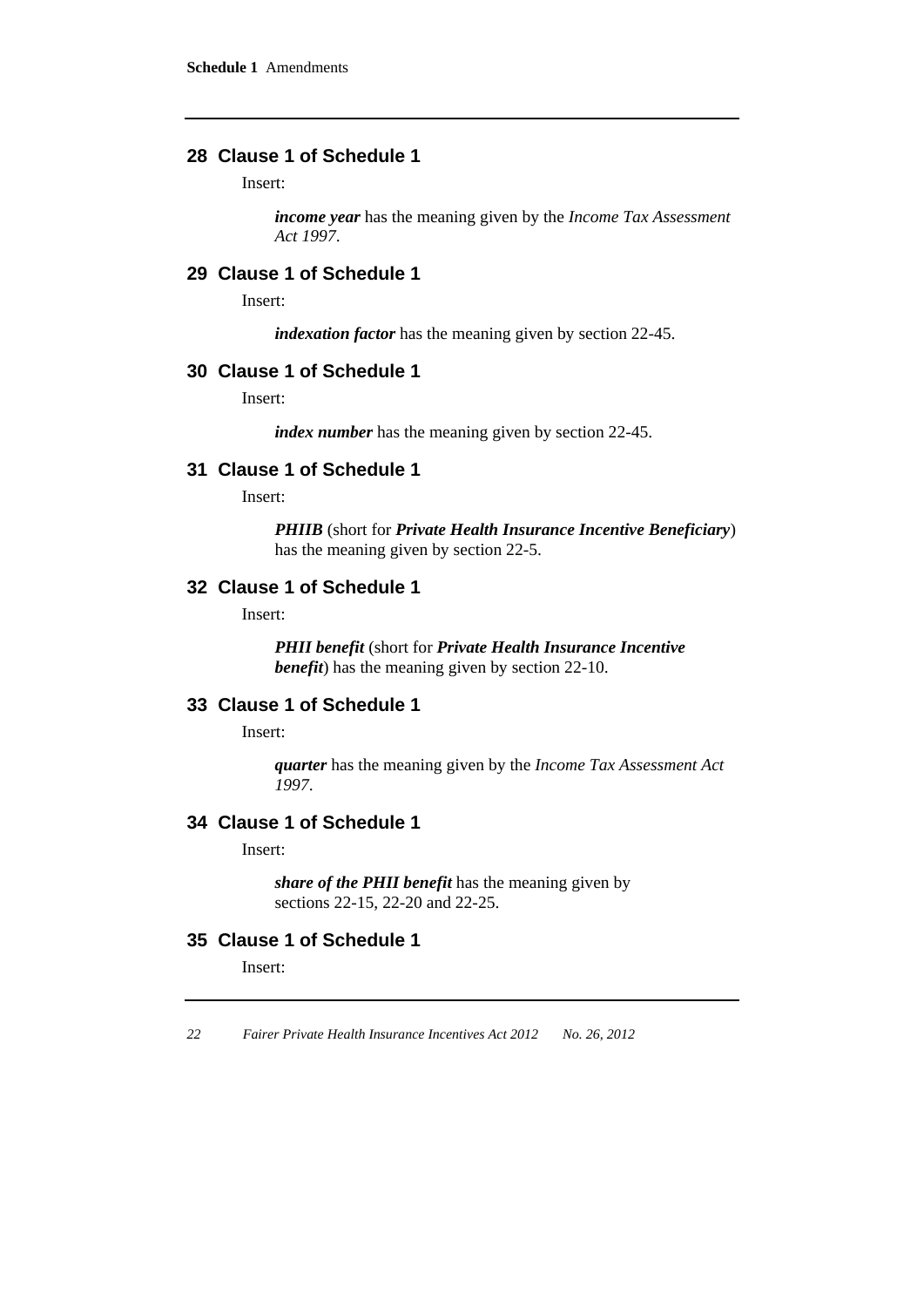*singles tier 1 threshold* has the meaning given by section 22-35.

# **36 Clause 1 of Schedule 1**

Insert:

*singles tier 2 threshold* has the meaning given by section 22-35.

# **37 Clause 1 of Schedule 1**

Insert:

*singles tier 3 threshold* has the meaning given by section 22-35.

#### **38 Clause 1 of Schedule 1**

Insert:

*tier 1 earner* has the meaning given by section 22-30.

# **39 Clause 1 of Schedule 1**

Insert:

*tier 2 earner* has the meaning given by section 22-30.

### **40 Clause 1 of Schedule 1**

Insert:

*tier 3 earner* has the meaning given by section 22-30.

# *Taxation Administration Act 1953*

#### **41 Subsection 8AAB(4) (after table item 20)**

Insert:

20A 282-19 *Private Health Insurance Act 2007*

repayment of private health insurance premium reduction or refund

**42 Subsection 250-10(2) in Schedule 1 (after table item 45A)**  Insert: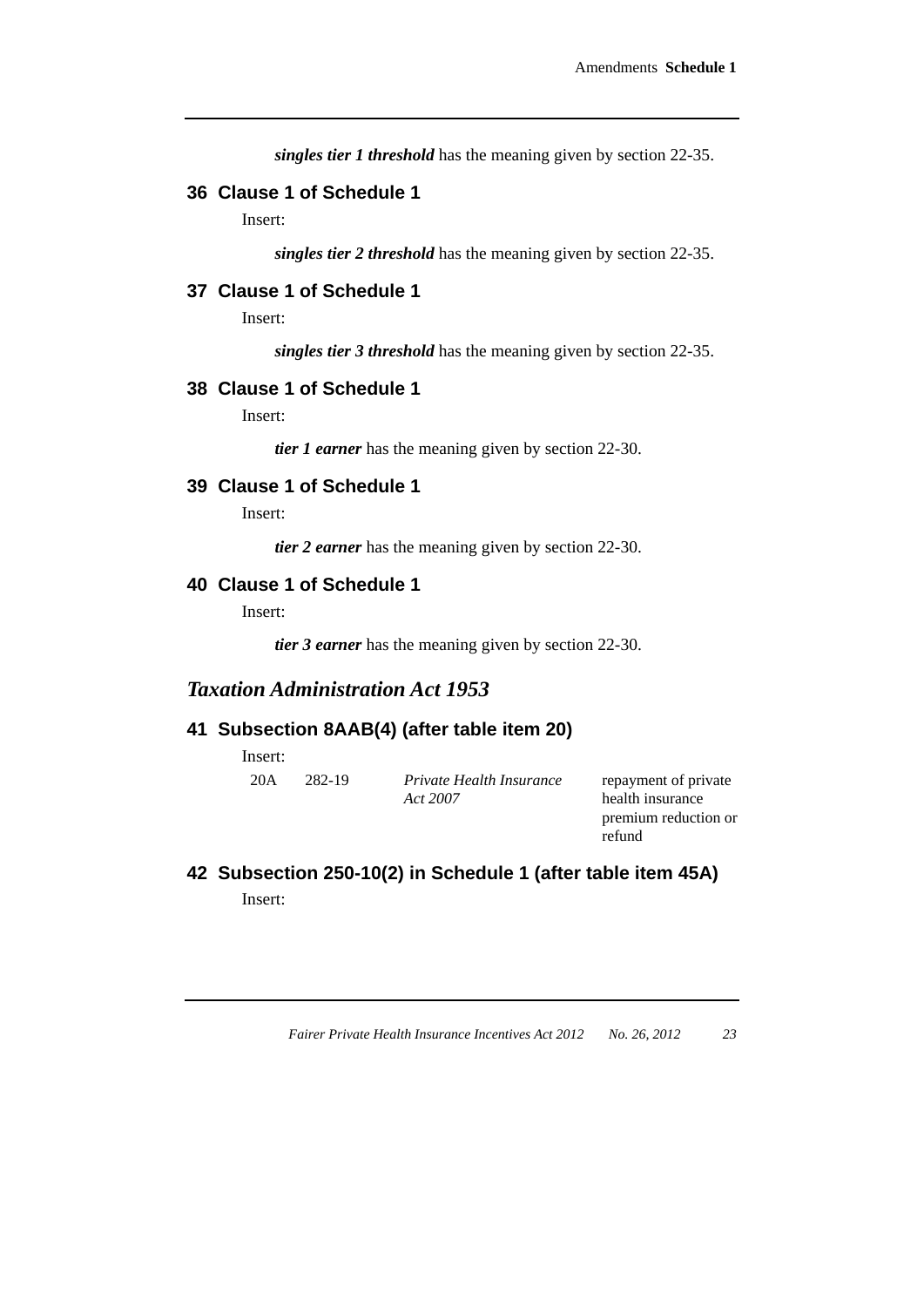45B liability for excess private health insurance premium reduction or refund 282-18 *Private Health Insurance Act 2007*

# *Taxation (Interest on Overpayments and Early Payments) Act 1983*

# **43 Subsection 3(1) (after paragraph (ca) of the definition of**  *decision to which this Act applies***)**

Insert:

 (caaa) in a case where the expression is used in relation to relevant tax of a kind referred to in item 60 of the table in section 3C—a decision of the Commissioner to give a notice under subsection 282-18(4) of the *Private Health Insurance Act 2007*; or

# **44 Section 3C (after item 55 of the table)**

Insert:

60 Liabilities under section 282-18 of the *Private Health Insurance Act 2007*

# **45 After subparagraph 8E(1)(d)(iv)**

Insert:

(iva) a liability under section 282-18 of the *Private Health Insurance Act 2007* that is notified in the notice of assessment;

# **46 After subparagraph 8E(2)(d)(iv)**

Insert:

(iva) a liability under section 282-18 of the *Private Health Insurance Act 2007*, payable by the person immediately before the post-notice crediting;

# **47 At the end of section 9**

Add: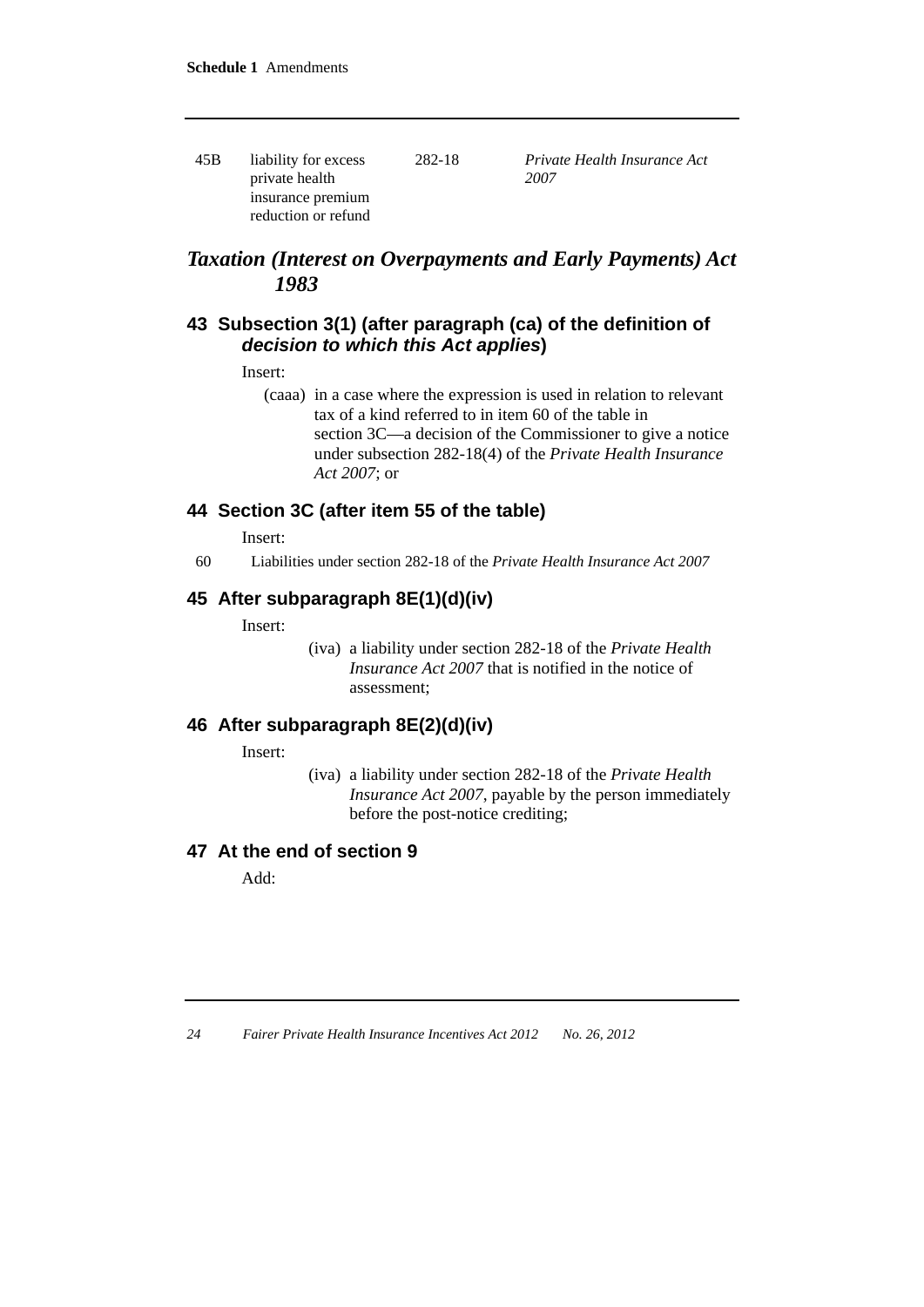*Liabilities under section 282-18 of the Private Health Insurance Act 2007*

- (8) For the purposes of this section, if:
	- (a) the Commissioner gives a notice to a person under subsection 282-18(4) of the *Private Health Insurance Act 2007*; and
	- (b) the notice states that the person is liable to pay an amount to the Commonwealth under section 282-18 of that Act; and
	- (c) the person pays the stated amount to the Commissioner; and
	- (d) the stated amount exceeds the amount the person is liable to pay under that section; and
	- (e) the excess is refunded to the person or applied against any liability of the person to the Commonwealth;

treat the excess as being overpaid by the person, and so refunded or applied, as a result of the decision of the Commissioner to give the notice.

- Note 1: The decision of the Commissioner to give the notice is a decision to which this Act applies. See section 3.
- Note 2: Liabilities under section 282-18 of the *Private Health Insurance Act 2007* are relevant tax. See section 3C.

# **48 Application**

- (1) The amendments made by this Schedule apply in relation to premiums, and amounts in respect of premiums, paid on and after 1 July 2012.
- (2) To avoid doubt, a choice under section 61-215 of the *Income Tax Assessment Act 1997*, as substituted by this Schedule, does not have effect for a premium, or an amount in respect of a premium, paid before 1 July 2012.